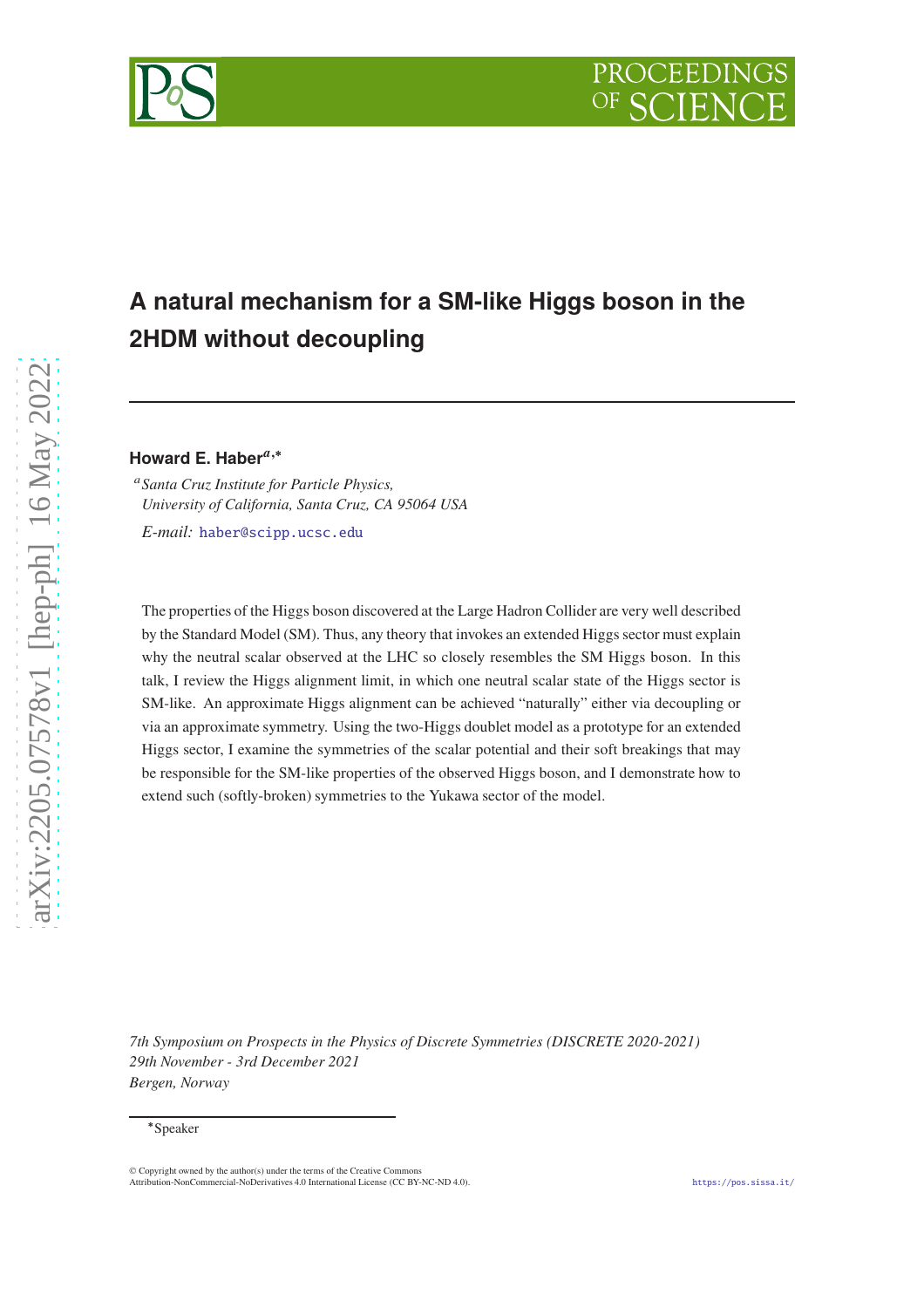## **1. Introduction**

Nearly ten years after the initial discovery of the Higgs boson, the LHC Higgs data have already achieved a precision that implies that the properties of the observed neutral scalar closely approximate those of the Standard Model (SM) Higgs boson to within an accuracy that is typically in the range of  $10\%$ –20% depending on the observable  $[1–4]$  $[1–4]$ . One possible conclusion is that the scalar sector responsible for electroweak symmetry breaking is of minimal form, resulting in one physical neutral spin-zero state that can be identified with the scalar observed at the LHC.

Nevertheless, given the current precision of the Higgs data, the possibility that the Higgs sector contains more that one physical scalar cannot be excluded. It is noteworthy that the structure of the Standard Model is far from being of minimal form. For example, there are three generations of quarks and leptons whereas one generation would have been sufficient. The SM gauge group is  $SU(3)\times SU(2)\times U(1)$ , which is again of a non-minimal form. So why shouldn't the scalar sector be non-minimal as well? If a non-minimal scalar sector exists, one obvious question to ask is: why is the observed Higgs boson SM-like?

Consider a non-minimal scalar sector in which all scalars (apart from the SM-like Higgs boson) are very heavy, say, with masses above some heavy scale  $M \ge 1$  TeV. One can then formally integrate out all the heavy scalar states from the theory. At scales below  $M$ , the scalar sector of the resulting low energy effective theory consists of one complex Higgs doublet, which contains the three Goldstone fields that provide the masses for the  $W^{\pm}$  and Z gauge bosons and one physical neutral scalar that coincides precisely with the SM Higgs boson. This is known as the decoupling limit of the extended Higgs sector, and provides a natural explanation for the SM-like nature of the observed Higgs boson [\[5](#page-11-2)[–7\]](#page-11-3).[1](#page-1-0)

One disadvantage of the decoupling limit is that the additional scalar states beyond the observed Higgs boson may be difficult (or impossible) to discover at the LHC due to insufficient energy of the collider and/or to SM backgrounds that overwhelm any potential signal. Thus, in this talk, I shall focus on the possible existence of a SM-like Higgs boson, where some of the additional scalar states are not significantly heavier than the Higgs boson of mass 125 GeV and thus are potentially accessible at the LHC in future Higgs studies.

A typical feature of an extended Higgs sector is the presence of a neutral scalar field,  $\varphi$ , whose tree-level interactions with the gauge bosons, fermions and its self-interactions are precisely those of the SM Higgs field. Generically,  $\varphi$  can mix with other neutral scalar fields of the extended Higgs sector. The physical scalars of the model are then obtained by diagonalizing the neutral scalar squared mass matrix. If it turns out that  $\varphi$  is an approximate eigenstate of the squared-mass matrix (due to suppressed mixing with other neutral scalar fields of the extended Higgs sector), then one of the physical neutral scalar states will be SM-like [\[6,](#page-11-4) [9](#page-11-5)]. The limit of zero mixing is called the Higgs alignment limit  $[10-14]$ . In this case, the other physical scalars of the model may or may not be significantly heavier than the SM Higgs boson. In particular, the decoupling limit [in which the mixing is suppressed by  $O(v^2/M^2)$ ] is a special case of the Higgs alignment limit.

<span id="page-1-0"></span><sup>1</sup>"Natural" is a loaded term. In this talk, I will not provide an explanation for why the scale of electroweak symmetry breaking,  $v \approx 246$  GeV, is so much smaller than, say, the Planck scale. This requires one unnatural fine-tuning of the Higgs sector parameters, whose origin will not be addressed in this work. (For a review of naturalness, see Ref. [\[8](#page-11-8)].)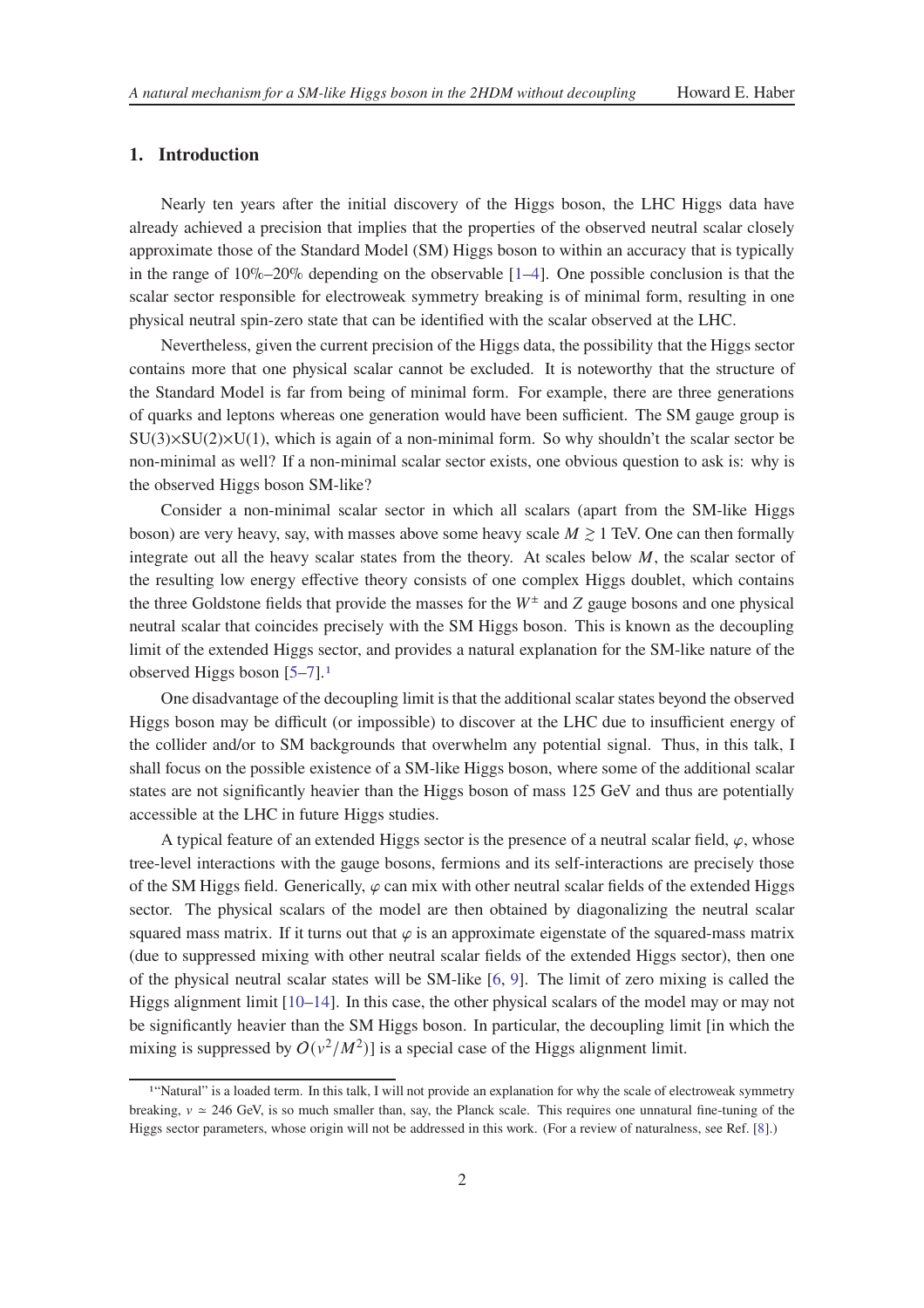As an example, consider an extended Higgs sector with *n* hypercharge-one Higgs doublets  $\Phi_i$ and *m* additional neutral singlet Higgs fields  $\phi_j^0$ . After minimizing the scalar potential, we assume that only the neutral Higgs fields acquire vacuum expectation values (in order to preserve  $U(1)_{EM}$ ),

$$
\left\langle \Phi_i^0 \right\rangle = \frac{v_i}{\sqrt{2}}, \qquad \left\langle \phi_j^0 \right\rangle = x_j, \tag{1}
$$

where  $v^2 \equiv \sum_i |v_i|^2 = 4m_W^2/g^2 = (246 \text{ GeV})^2$ . |

Define new linear combinations of the hypercharge-one doublet Higgs fields (the so-called Higgs basis [\[15](#page-11-9)[–19](#page-11-10)]). In particular,

$$
H_1 = \begin{pmatrix} H_1^+ \\ H_1^0 \end{pmatrix} = \frac{1}{\nu} \sum_i v_i^* \Phi_i , \quad \text{where } \langle H_1^0 \rangle = \frac{\nu}{\sqrt{2}}, \tag{2}
$$

and  $H_2, H_3, \ldots, H_n$  are the other linear combinations of doublet scalar fields such that  $\langle H_i^0 \rangle = 0$ for  $i = 2, 3, ..., n$ ). That is  $H_1^0$  is *aligned* in field space with the direction of the Higgs vacuum expectation value (vev). Thus, if  $\varphi = \sqrt{2}$  Re  $H_1^0 - v$  is a mass-eigenstate, then the tree-level couplings of  $\varphi$  to itself, to gauge bosons and to fermions are precisely those of the SM Higgs boson. This is the exact Higgs alignment limit.

To achieve the exact Higgs alignment limit, one must explain why  $\varphi$  does not mix with other neutral scalar fields  $H_i^0$  ( $i = 2, 3, ..., n$ ) and  $\phi_j^0$ . As noted above, the mixing is naturally suppressed in the decoupling limit. But, in the alignment limit without decoupling, the absence of mixing appears to require a fine-tuning of the scalar potential parameters. The central question of this talk is whether there is a natural mechanism that can produce approximate Higgs alignment without decoupling.

#### **2. The Higgs alignment limit of the 2HDM**

Let us focus on the two-Higgs doublet model (2HDM) as a prototype for an extended Higgs sector. Consider the 2HDM scalar potential in the  $\Phi_1-\Phi_2$  basis (e.g., see Ref. [\[20\]](#page-11-11)),

<span id="page-2-0"></span>
$$
\mathcal{V} = m_{11}^2 \Phi_1^{\dagger} \Phi_1 + m_{22}^2 \Phi_2^{\dagger} \Phi_2 - [m_{12}^2 \Phi_1^{\dagger} \Phi_2 + \text{h.c.}] + \frac{1}{2} \lambda_1 (\Phi_1^{\dagger} \Phi_1)^2 + \frac{1}{2} \lambda_2 (\Phi_2^{\dagger} \Phi_2)^2 + \lambda_3 (\Phi_1^{\dagger} \Phi_1) (\Phi_2^{\dagger} \Phi_2)
$$
  
+  $\lambda_4 (\Phi_1^{\dagger} \Phi_2) (\Phi_2^{\dagger} \Phi_1) + \left\{ \frac{1}{2} \lambda_5 (\Phi_1^{\dagger} \Phi_2)^2 + \left[ \lambda_6 (\Phi_1^{\dagger} \Phi_1) + \lambda_7 (\Phi_2^{\dagger} \Phi_2) \right] \Phi_1^{\dagger} \Phi_2 + \text{h.c.} \right\}.$  (3)

The scalar fields  $\Phi_i$  are hypercharge one, weak isospin doublets. After minimizing the scalar potential,  $\langle \Phi_i^0 \rangle = v_i / \sqrt{2}$  (for  $i = 1, 2$ ) with  $v \equiv (|v_1|^2 + |v_2|^2)^{1/2} = 246$  GeV. One is free to rephase the fields  $\Phi_1$  and  $\Phi_2$  such that  $v_1 = v c_\beta$  and  $v_2 = v s_\beta e^{i\xi}$ , where  $c_\beta = \cos \beta$  and  $s_\beta = \sin \beta$ , with  $0 \leq \beta \leq \pi/2$  and  $0 \leq \xi < 2\pi$ .

In the Higgs basis, new scalar doublet fields are defined,

$$
\mathcal{H}_1 = \begin{pmatrix} \mathcal{H}_1^+ \\ \mathcal{H}_1^0 \end{pmatrix} \equiv c_\beta \Phi_1 + s_\beta e^{-i\xi} \Phi_2, \qquad \mathcal{H}_2 = \begin{pmatrix} \mathcal{H}_2^+ \\ \mathcal{H}_2^0 \end{pmatrix} \equiv e^{i\eta} \left( -s_\beta e^{i\xi} \Phi_1 + c_\beta \Phi_2 \right), \tag{4}
$$

such that  $\langle \mathcal{H}_1^0 \rangle = v/\sqrt{2}$  and  $\langle \mathcal{H}_2^0 \rangle = 0$ . The Higgs basis is uniquely defined up to an overall rephasing that is parameterized by the phase angle  $\eta$  [\[21](#page-12-0)]). Rewriting  $\Phi_1$  and  $\Phi_2$  in terms of the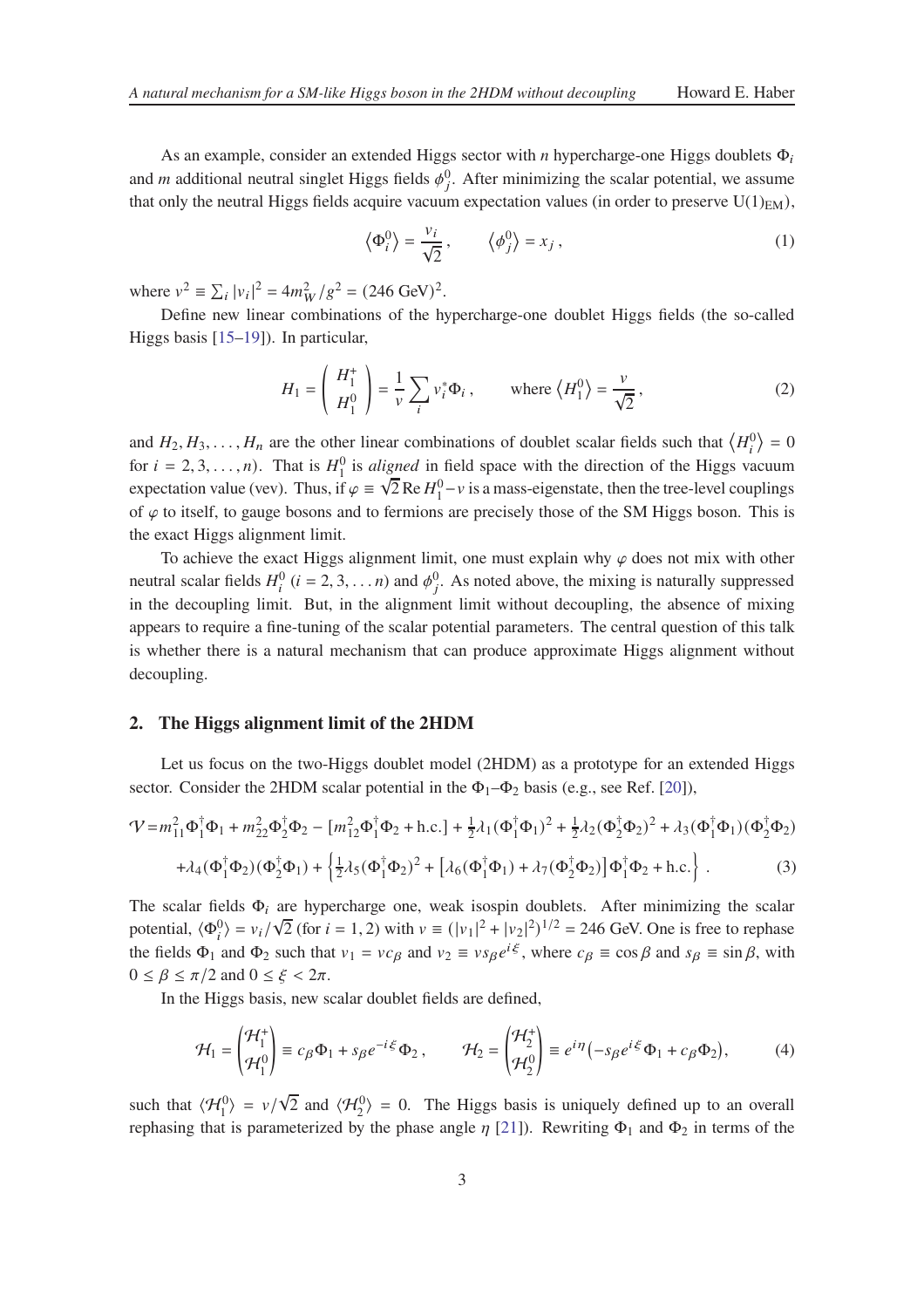Higgs basis fields and inserting the result into eq. [\(3\)](#page-2-0) yields the scalar potential in the Higgs basis,

$$
\mathcal{V} = Y_1 \mathcal{H}_1^{\dagger} \mathcal{H}_1 + Y_2 \mathcal{H}_2^{\dagger} \mathcal{H}_2 + [Y_3 e^{-i\eta} \mathcal{H}_1^{\dagger} \mathcal{H}_2 + \text{h.c.}]
$$
  
+ $\frac{1}{2} Z_1 (\mathcal{H}_1^{\dagger} \mathcal{H}_1)^2 + \frac{1}{2} Z_2 (\mathcal{H}_2^{\dagger} \mathcal{H}_2)^2 + Z_3 (\mathcal{H}_1^{\dagger} \mathcal{H}_1) (\mathcal{H}_2^{\dagger} \mathcal{H}_2) + Z_4 (\mathcal{H}_1^{\dagger} \mathcal{H}_2) (\mathcal{H}_2^{\dagger} \mathcal{H}_1)$   
+ $\left\{ \frac{1}{2} Z_5 e^{-2i\eta} (\mathcal{H}_1^{\dagger} \mathcal{H}_2)^2 + \left[ Z_6 e^{-i\eta} (\mathcal{H}_1^{\dagger} \mathcal{H}_1) + Z_7 e^{-i\eta} (\mathcal{H}_2^{\dagger} \mathcal{H}_2) \right] \mathcal{H}_1^{\dagger} \mathcal{H}_2 + \text{h.c.} \right\}.$  (5)

The parameters  $Y_{1,2,3}$  and  $Z_{1,2,...,7}$  can be expressed in terms of the parameters of the scalar potential in the  $\Phi_1$ - $\Phi_2$  basis given in eq. [\(3\)](#page-2-0). For example [\[21](#page-12-0), [22\]](#page-12-1),

<span id="page-3-1"></span>
$$
Y_{3}e^{i\xi} = \frac{1}{2}(m_{22}^{2} - m_{11}^{2})s_{2\beta} - \text{Re}(m_{12}^{2}e^{i\xi})c_{2\beta} - i\,\text{Im}(m_{12}^{2}e^{i\xi}),
$$
\n
$$
Z_{6}e^{i\xi} = -\frac{1}{2}s_{2\beta}\left\{\lambda_{1}c_{\beta}^{2} - \lambda_{2}s_{\beta}^{2} - \left[\lambda_{3} + \lambda_{4} + \text{Re}(\lambda_{5}e^{2i\xi})\right]c_{2\beta} - i\,\text{Im}(\lambda_{5}e^{2i\xi})\right\}
$$
\n
$$
+c_{\beta}c_{3\beta}\,\text{Re}(\lambda_{6}e^{i\xi}) + s_{\beta}s_{3\beta}\,\text{Re}(\lambda_{7}e^{i\xi}) + ic_{\beta}^{2}\,\text{Im}(\lambda_{6}e^{i\xi}) + is_{\beta}^{2}\,\text{Im}(\lambda_{7}e^{i\xi}).
$$
\n(7)

The scalar potential in the Higgs basis is minimized when the following two conditions are satisfied,

<span id="page-3-0"></span>
$$
Y_1 = -\frac{1}{2}Z_1v^2, \qquad Y_3 = -\frac{1}{2}Z_6v^2. \tag{8}
$$

Exact Higgs alignment corresponds to the absence of  $\mathcal{H}_1^0$   $\mathcal{H}_2^0$  mixing, which is achieved when  $Z_6 = 0$  (and  $Y_3 = 0$  via the scalar potential minimum conditions). I therefore pose the following question: how can one achieve the condition  $Z_6 = 0$  naturally? In practice, to be consistent with a SM-like Higgs boson without decoupling, it is sufficient to demand that  $|Z_6| \ll 1$ .

The simplest way to guarantee that  $Z_6 = 0$  is to introduce a  $\mathbb{Z}_2$  symmetry in the Higgs basis such that  $H_2 \rightarrow -H_2$  is the only  $\mathbb{Z}_2$ -odd field of the two Higgs doublet extended Standard Model. In this case,  $Z_6 = 0$  and the tree-level properties of  $h = \sqrt{2} \text{ Re } H_1^0 - v$  coincide with those of the SM Higgs boson. The  $\mathbb{Z}_2$  symmetry is unbroken by the vacuum and thus remains exact. Note that the fermions (which are  $\mathbb{Z}_2$ -even) can only couple to  $\mathcal{H}_1$ , so that this model possesses Type-I Higgs-fermion interactions [\[23\]](#page-12-2). The model just described is known as the inert doublet mode (IDM), since the physical scalars that reside in  $H_2$  (consisting of a charged Higgs boson  $H^+$  and two neutral scalars  $H$  and  $A$ ) cannot interact singly with the particles of the SM [\[24](#page-12-3), [25\]](#page-12-4). The lightest of the  $\mathbb{Z}_2$ -odd scalars is stable and thus is a candidate for dark matter [\[25](#page-12-4)[–30](#page-12-5)].

In the IDM, the Higgs alignment limit is exact, and the tree-level couplings of  $h$  are precisely those of the SM Higgs boson. Deviations from SM behavior can only arise at loop level due to the effects of pairs of inert scalars that can appear in the loop. For example, there would be a small deviation from the SM in the prediction of  $\Gamma(h \to \gamma\gamma)$  mediated by a charged Higgs loop.

Suppose that experimental deviations from the SM Higgs boson properties are observed that can be attributed to a deviation from the exact Higgs alignment limit (i.e.,  $Z_6 \neq 0$ ). The possibility of realizing such a scenario in future LHC running is considered in Refs. [\[31](#page-12-6)[–36](#page-12-7)]. One can accommodate such deviations in the IDM by perturbing the model such that  $Y_3$ ,  $Z_6 \neq 0$  [cf. eq. [\(8\)](#page-3-0)]. However, this would constitute a *hard* breaking of the  $\mathbb{Z}_2$  symmetry that governs the IDM. That is, in the framework of a perturbed IDM, there would be no natural explanation as to why  $|Z_6| \ll 1$ . In the next section, I shall survey other global symmetries of the 2HDM scalar potential that yield exact Higgs alignment but allow for the possibility of soft symmetry breaking, thereby providing a natural mechanism for the presence of a SM-like Higgs boson [\[37](#page-12-8)]. Alternative approaches to symmetry based explanations of natural Higgs alignment can be found in Refs. [\[38](#page-12-9)[–44\]](#page-13-0).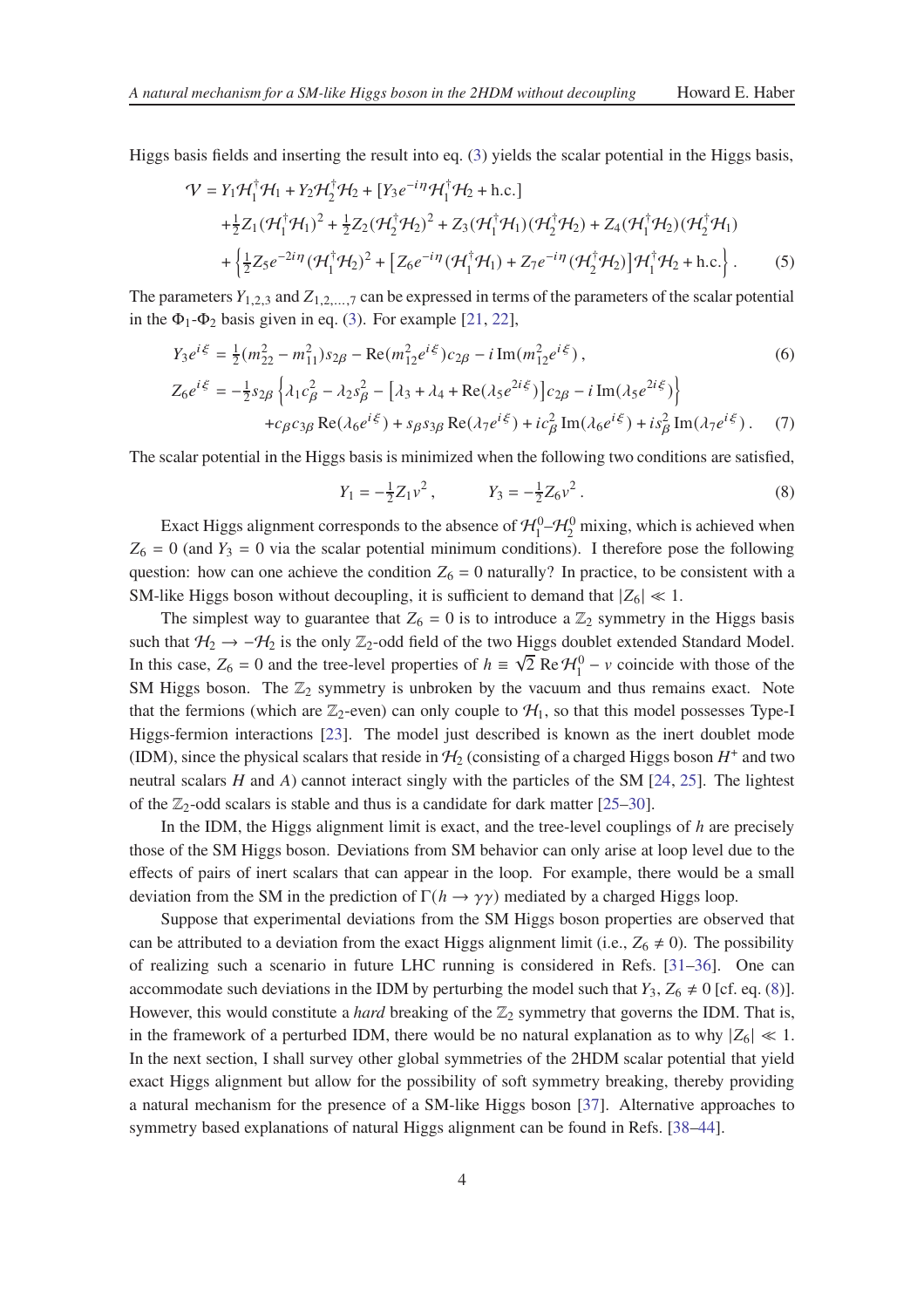### **3. Global symmetries of the 2HDM bosonic sector**

Two classes of global symmetries are considered below that can be imposed on the 2HDM scalar potential [eq. [\(3\)](#page-2-0)] and the gauge-covariant scalar kinetic energy terms: Higgs family symmetries and generalized CP (GCP) symmetries. Among the possible Higgs family symmetries are:

| $\mathbb{Z}_2:$                  | $\Phi_1 \rightarrow \Phi_1$ ,              | $\Phi_2 \rightarrow -\Phi_2$            |
|----------------------------------|--------------------------------------------|-----------------------------------------|
| $\Pi_2$ :                        | $\Phi_1 \rightarrow \Phi_2$ .              | $\Phi_2 \rightarrow \Phi_1$             |
| $U(1)_{PQ}$ (Peccei-Quinn [45]): | $\Phi_1 \rightarrow e^{-i\theta} \Phi_1$ , | $\Phi_2 \rightarrow e^{i\theta} \Phi_2$ |
| $SO(3)$ :                        | $\Phi_a \rightarrow U_{ab} \Phi_b$ ,       | $U \in U(2)/U(1)_Y$                     |

where there is an implicit sum over the index  $b$ . Note that the largest possible global symmetry of the bosonic sector of the 2HDM is U(2), which contains within it the gauged hypercharge U(1) $<sub>V</sub>$ </sub> symmetry. Removing the latter leaves a global symmetry that is isomorphic to SO(3).

Among the possible GCP symmetries are [\[46](#page-13-2)[–49\]](#page-13-3):

| $GCP1$ : | $\Phi_1 \rightarrow \Phi_1^*$ ,                             | $\Phi_2 \rightarrow \Phi_2^*$                                    |                                   |
|----------|-------------------------------------------------------------|------------------------------------------------------------------|-----------------------------------|
| GCP2:    | $\Phi_1 \rightarrow \Phi_2^*$ ,                             | $\Phi_2 \rightarrow -\Phi_1^*$                                   |                                   |
| GCP3:    | $\Phi_1 \rightarrow \Phi_1^* c_\theta + \Phi_2^* s_\theta,$ | $\Phi_2 \rightarrow -\Phi_1^* s_{\theta} + \Phi_2^* c_{\theta},$ | for $0 < \theta < \frac{1}{2}\pi$ |
|          |                                                             |                                                                  |                                   |

<span id="page-4-0"></span>where  $c_{\theta} \equiv \cos \theta$  and  $s_{\theta} \equiv \sin \theta$ . Imposing the symmetries above constrains the parameters of eq. [\(3\)](#page-2-0) as shown in Table [1.](#page-4-0)

**Table 1:** Higgs family and GCP symmetries of the 2HDM scalar potential and the gauge-covariant scalar kinetic energy terms. Constraints on the scalar potential parameters in the  $\Phi_1-\Phi_2$  basis are shown [\[46](#page-13-2)[–49\]](#page-13-3).

| symmetry                     | $m_{22}^2$ | $m_{12}^2$       | $\lambda_2$ | $\lambda_4$                           | $\text{Re}\,\lambda_5$              | Im $\lambda_5$ | $\lambda_6$ | $\lambda_7$   |
|------------------------------|------------|------------------|-------------|---------------------------------------|-------------------------------------|----------------|-------------|---------------|
| $\mathbb{Z}_2$               |            | $\theta$         |             |                                       |                                     |                |             | $\Omega$      |
| $\Pi_2$                      | $m_{11}^2$ | real             | $\lambda_1$ |                                       |                                     |                |             | $\lambda_6^*$ |
| $\mathbb{Z}_2 \otimes \Pi_2$ | $m_{11}^2$ | $\boldsymbol{0}$ | $\lambda_1$ |                                       |                                     | $\theta$       |             | $\theta$      |
| $U(1)_{PQ}$                  |            | $\boldsymbol{0}$ |             |                                       |                                     | 0              |             |               |
| $U(1)_{PQ} \otimes \Pi_2$    | $m_{11}^2$ | $\boldsymbol{0}$ | $\lambda_1$ |                                       |                                     | $\theta$       |             |               |
| SO(3)                        | $m_{11}^2$ | $\boldsymbol{0}$ |             | $\lambda_1$ $\lambda_1$ – $\lambda_3$ | $\overline{0}$                      | 0              |             |               |
| GCP1                         |            | real             |             |                                       |                                     | $\theta$       | real        | real          |
| GCP <sub>2</sub>             | $m_{11}^2$ | $\overline{0}$   | $\lambda_1$ |                                       |                                     |                |             | $-\lambda_6$  |
| GCP3                         | $m_{11}^2$ | $\overline{0}$   | $\lambda_1$ |                                       | $\lambda_1 - \lambda_3 - \lambda_4$ | $\overline{0}$ |             | $\theta$      |

Not all the symmetries shown in shown in Table [1](#page-4-0) are inequivalent. In particular, the  $\Pi_2$ symmetry in the  $\Phi_1-\Phi_2$  basis is equivalent to the  $\mathbb{Z}_2$  symmetry in another scalar field basis. Likewise  $\mathbb{Z}_2 \otimes \Pi_2$  is equivalent to GCP2 in another scalar field basis, and U(1)<sub>PO</sub>  $\otimes \Pi_2$  is equivalent to GCP3 in another scalar field basis [\[37](#page-12-8), [47](#page-13-4), [48](#page-13-5)]. That is, there are precisely six inequivalent global symmetries among the symmetries listed in Table [1.](#page-4-0) One can prove that any global symmetry of the 2HDM bosonic sector (under the assumption of a scalar potential consisting of terms of dimension four or less) is equivalent to one of the six inequivalent global symmetries mentioned above [\[46,](#page-13-2) [47](#page-13-4)].

Finally, we note the following exceptional region of the 2HDM parameter space first introduced in Ref. [\[22](#page-12-1)] and subsequently designated by the acronym ERPS in Ref. [\[47\]](#page-13-4), in which  $m_{11}^2 = m_{22}^2$ ,  $\lambda_1 = \lambda_2$  and  $\lambda_7 = -\lambda_6$ . The ERPS exhibits one of the following symmetries:  $\mathbb{Z}_2 \otimes \Pi_2$ , U(1)<sub>PO</sub>  $\otimes \Pi_2$ (or equivalently, GCP2, GCP3), or SO(3), manifestly realized in some scalar field basis.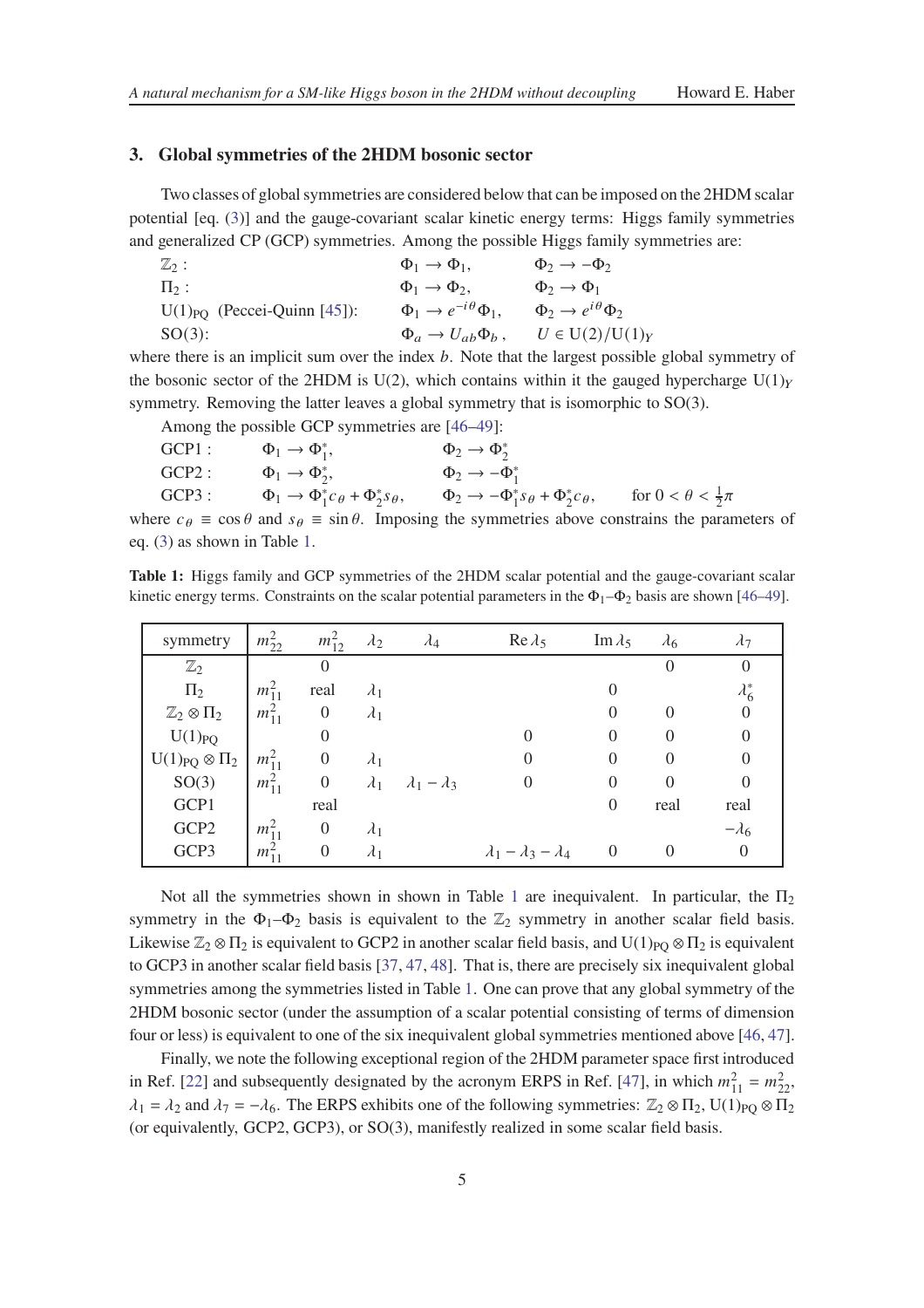The ERPS has a number of remarkable properties. One of these results is exhibited by the theorem below (for which a simple proof is given in Ref. [\[37\]](#page-12-8)):

**Theorem:** If  $\lambda_1 = \lambda_2$  and  $\lambda_7 = -\lambda_6$ , then these conditions hold in *any* scalar field basis. Moreover, a basis of scalar fields (which is not unique) exists such that  $\lambda_6 = \lambda_7 = 0$  and  $\lambda_5 \in \mathbb{R}$ .

#### **4. Symmetry origin for (approximate) Higgs alignment in the 2HDM**

Consider the 2HDM scalar potential in the  $\Phi_1 - \Phi_2$  basis [eq. [\(3\)](#page-2-0)]. If  $m_{11}^2 = m_{22}^2$  and  $m_{12}^2 = 0$ , then eq. [\(6\)](#page-3-1) yields  $Y_3 = 0$ . By virtue of the scalar potential minimum conditions [eq. [\(8\)](#page-3-0)], it follows that  $Z_6 = 0$ , which corresponds to the exact Higgs alignment limit. A perusal of Table [1](#page-4-0) then shows that exact Higgs alignment arises if any one of the symmetries of the ERPS is satisfied. Moreover, by virtue of the theorem quoted above,  $Z_6 = 0$  in the ERPS implies that  $Z_7 = 0$ . That is, the inert limit of  $Y_3 = Z_6 = Z_7 = 0$  is satisfied. However, it is remarkable that in many cases, exact Higgs alignment is preserved even if the ERPS symmetries are softly broken. In all such cases, exact Higgs alignment is achieved in the inert limit where  $Y_3 = Z_6 = Z_7 = 0$ .

The complete classification of 2HDM scalar potentials with exact Higgs alignment due to a symmetry was obtained in Ref. [\[37](#page-12-8)] and includes the IDM as well as scalar potentials that exhibit one of the ERPS symmetries. However, additional models of exact Higgs alignment can be constructed based on ERPS symmetries that are softly broken, where a residual symmetry remains unbroken by the vacuum. As an example, consider a  $\mathbb{Z}_2 \otimes \Pi_2$ -symmetric scalar potential that is softly broken by setting  $\text{Re } m_{12}^2 \neq 0$  (whereas,  $m_{11}^2 = m_{22}^2$  and  $\text{Im } m_{12}^2 = 0$ ). In this case, the minimization of the scalar potential yields  $\cos 2\beta = \sin \xi = 0$ . Note that in the  $\Phi_1 - \Phi_2$  basis, the  $\mathbb{Z}_2$  symmetry is broken but the  $\Pi_2$  symmetry remains intact. Indeed, the residual  $\Pi_2$  symmetry in the  $\Phi_1-\Phi_2$  basis is equivalent to a  $\mathbb{Z}_2$  symmetry in the Higgs basis. Consequently, it follows that  $Y_3 = Z_6 = Z_7 = 0$ [which can be checked in light of eqs. [\(6\)](#page-3-1)–[\(8\)](#page-3-0)] and exact Higgs alignment is preserved.

In the terminology employed in this talk, natural Higgs alignment corresponds to the existence of a scalar whose tree-level properties coincide with the SM Higgs boson as a consequence of a symmetry (which is unbroken by the vacuum) rather than an artificial fine-tuning of the model parameters. If the symmetry responsible for Higgs alignment is subsequently broken by soft symmetry-breaking terms, then the deviation from exact Higgs alignment can be *naturally* small. This is in keeping with the definition of naturally small parameters in the sense of 't Hooft, who argued that a small parameter is naturally small if the symmetry of the theory is enlarged in the limit where the soft symmetry-breaking parameter is set to zero [\[50\]](#page-13-6).

In Refs. [\[38](#page-12-9), [39\]](#page-12-10), "natural alignment" is defined by requiring that  $Y_3 = Z_6 = 0$  is satisfied independently of the scalar potential minimum conditions. In particular,  $Y_3 = Z_6 = 0$  given in eqs. [\(6\)](#page-3-1) and [\(7\)](#page-3-1) must be satisfied independently of the values of  $\beta$  and  $\xi$ . In light of this stricter definition of "natural," it follows that "natural alignment" implies that  $m_{11}^2 = m_{22}^2$ ,  $m_{12}^2 = 0$ ,  $\lambda_1 = \lambda_2 = \lambda_3 + \lambda_4$  $\lambda_1 = \lambda_2 = \lambda_3 + \lambda_4$  $\lambda_1 = \lambda_2 = \lambda_3 + \lambda_4$ , and  $\lambda_5 = \lambda_6 = \lambda_7 = 0$ , which are the conditions for the SO(3) symmetry<sup>2</sup> exhibited in Table [1](#page-4-0) (and corresponds to the so-called maximally symmetric 2HDM of Ref. [\[38\]](#page-12-9)).

<span id="page-5-0"></span><sup>&</sup>lt;sup>2</sup>If one assumes real scalar potential parameters and  $\xi = 0$ , then  $Y_3 = Z_6 = 0$  independently of  $\beta$  yields  $m_{11}^2 = m_{22}^2$ .  $m_{12}^2 = 0$ ,  $\lambda_1 = \lambda_2 = \lambda_3 + \lambda_4 + \lambda_5$ , and  $\lambda_6 = \lambda_7 = 0$ , which are the conditions for the GCP3 symmetry exhibited in Table [1.](#page-4-0) However, this is a basis-dependent result, since the same criteria applied to a U(1)<sub>PO</sub> ⊗  $\Pi_2$ -symmetric scalar potential (which is equivalent to GCP3 in another scalar field basis) would not yield "natural alignment."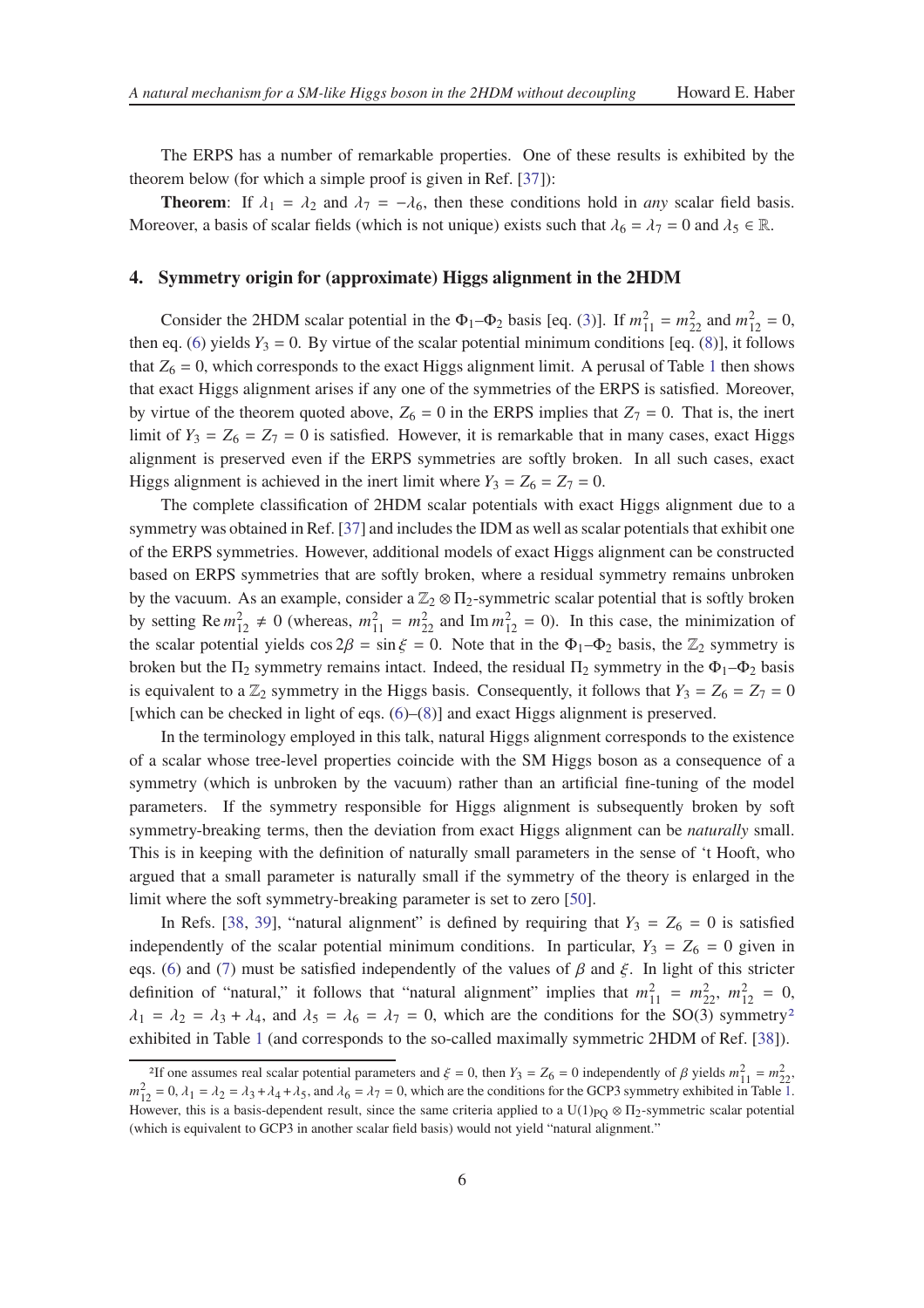In this talk, I will *not* employ the stricter version of natural Higgs alignment advocated in Refs. [\[38](#page-12-9), [39](#page-12-10)]. Since I am interested in scenarios where the deviation from exact Higgs alignment is naturally small in the sense of 't Hooft [\[50\]](#page-13-6), it is a useful exercise to classify the softly-broken symmetries of the ERPS in which  $Z_6 \neq 0$ . A complete list of possible softly broken symmetries with  $Z_6 \neq 0$  (after imposing the scalar potential minimum conditions) can be found in Tables [2,](#page-6-0) [3](#page-6-1) and [4.](#page-6-2) The cases shown below where  $m_A^2 = 0$  arise when the vacuum breaks a residual U(1)<sub>PQ</sub> symmetry (thereby generating a massless Goldstone boson). Such cases are phenomenologically untenable and can be excluded from further consideration.

<span id="page-6-0"></span>**Table 2:** Scalar potentials in the  $\Phi_1 - \Phi_2$  basis with a softly-broken  $\mathbb{Z}_2 \otimes \Pi_2$  symmetry, where  $\lambda \equiv \lambda_1 = \lambda_2$ ,  $R \equiv (\lambda_3 + \lambda_4 + \lambda_5)/\lambda$ , Im  $\lambda_5 = \lambda_6 = \lambda_7 = 0$  and  $Z_6 = -\frac{1}{2}s_{2\beta}e^{-i\xi} \{ [\lambda(1 - R) + 2\lambda_5 \sin^2 \xi] c_{2\beta} - i\lambda_5 \sin 2\xi \} \neq 0$ [after making use of eq. [\(7\)](#page-3-1)].

| ß                            | $\sin 2\xi$ | $m_{11}^2, m_{22}^2$     | $m_{12}^2$                  | CP-violation? | comment                                                |
|------------------------------|-------------|--------------------------|-----------------------------|---------------|--------------------------------------------------------|
| $s_{2\beta} \neq 0$          | $\neq 0$    | $m_{11}^2 \neq m_{22}^2$ | complex                     | explicit      | $\text{Im}[m_{12}^2]^2 \neq 0$                         |
| $s_{2\beta} \neq 0$          | $\neq 0$    | $m_{11}^2 \neq m_{22}^2$ | $\text{Im}[m_{12}^2]^2 = 0$ | spontaneous   | $0 <  m_{12}^2  < \frac{1}{2}\lambda_5 v^2 s_{2\beta}$ |
| $s_{2\beta} \neq 0$          | $\neq 0$    | $m_{11}^2 \neq m_{22}^2$ | $\text{Im}[m_{12}^2]^2 = 0$ | no            | $ m_{12}^2  > \frac{1}{2}\lambda_5 v^2 s_{2\beta}$     |
| $c_{2\beta}=0$               | $\neq 0$    | $m_{11}^2 = m_{22}^2$    | complex                     | no            | $m_{12}^2 \neq 0$                                      |
| $s_{2\beta}c_{2\beta}\neq 0$ |             | $m_{11}^2 \neq m_{22}^2$ | $\text{Im}[m_{12}^2]^2 = 0$ | no            |                                                        |

<span id="page-6-1"></span>**Table 3:** Scalar potentials in the  $\Phi_1 - \Phi_2$  basis with a softly-broken U(1)<sub>PO</sub>⊗ $\Pi_2$  symmetry, where  $\lambda = \lambda_1 = \lambda_2$ ,  $\lambda_5 = \lambda_6 = \lambda_7 = 0$ ,  $R \equiv (\lambda_3 + \lambda_4)/\lambda$ ,  $\text{Im}(m_{12}^2 e^{i\xi}) = 0$ , and  $Z_6 = -\frac{1}{2}\lambda s_{2\beta} c_{2\beta} e^{-i\xi} (1 - R) \neq 0$  [after making use of eq. [\(7\)](#page-3-1)]. Note that  $m_A^2 = 2 \text{Re}(m_{12}^2 e^{i\xi})/s_{2\beta} \ge 0$ . The scalar potential and vacuum are CP-conserving.

|                              | $m_{11}^2, m_{22}^2$     | $\text{Re}(m_1^2, e^{i\xi})$ |            | comment                                |
|------------------------------|--------------------------|------------------------------|------------|----------------------------------------|
| $s_{2\beta}c_{2\beta}\neq 0$ | $m_{11}^2 \neq m_{22}^2$ |                              | $R \neq 1$ |                                        |
| $s_{2\beta}c_{2\beta}\neq 0$ | $m_{11}^2 = m_{22}^2$    | > 0                          | R>1        | $m_A^2 = \frac{1}{2}\lambda v^2 (R-1)$ |
| $s_{2\beta}c_{2\beta}\neq 0$ | $m_{11}^2 \neq m_{22}^2$ |                              |            | $m_{A}^{2}=0$                          |

<span id="page-6-2"></span>**Table 4:** Scalar potentials in the  $\Phi'_1 - \Phi'_2$  basis with a softly-broken GCP3 symmetry, with  $\lambda' \equiv \lambda'_1 = \lambda'_2$ ,  $\text{Re } \lambda'_5 = \lambda'_1 - \lambda'_3 - \lambda'_4$ ,  $\text{Im } \lambda'_5 = \lambda'_6 = \lambda'_7 = 0$ , and  $Z_6 = i\lambda'_5 s_{2\beta'} \sin \xi' e^{-i\xi'} (\cos \xi' + i c_{2\beta'} \sin \xi') \neq 0$  [after making use of eq. [\(7\)](#page-3-1)]. In all cases, the scalar potential and vacuum are CP-conserving.

| $\beta'$                       | $\xi'$              | $m_{11}^{\prime 2}, m_{22}^{\prime 2}$  | $m_{12}^{\prime 2}$         | comment                        |
|--------------------------------|---------------------|-----------------------------------------|-----------------------------|--------------------------------|
| $s_{2\beta'}c_{2\beta'}\neq 0$ | $\sin 2\xi' \neq 0$ | $m_{11}'^2 \neq m_{22}'^2$              | complex $(\neq 0)$          |                                |
| $s_{2\beta'}c_{2\beta'}\neq 0$ | $\sin 2\xi' \neq 0$ | $m_{11}'^2 \neq m_{22}'^2$              | real $(\neq 0)$             | $m_A^2 = \lambda_5' v^2$       |
| $s_{2\beta'}c_{2\beta'}\neq 0$ | $\cos \xi' = 0$     | $m_{11}'^2 \neq m_{22}'^2$              | pure imaginary ( $\neq 0$ ) |                                |
| $s_{2\beta'}c_{2\beta'}\neq 0$ | $\cos \xi' = 0$     | $m_{11}'^2 \neq m_{22}'^2$              |                             | $m_A^2 = \lambda_5' v^2$       |
| $s_{2\beta'}c_{2\beta'}\neq 0$ | $\sin \xi' \neq 0$  | $m_{11}^{\prime 2} = m_{22}^{\prime 2}$ | pure imaginary ( $\neq 0$ ) | $m_A^2 = 0$                    |
| $c_{2\beta'} = 0$              | $\sin 2\xi' \neq 0$ | $m_{11}^{\prime 2} = m_{22}^{\prime 2}$ | pure imaginary ( $\neq 0$ ) | $m_A^2 = 0$                    |
| $c_{2\beta'} = 0$              | $\sin 2\xi' \neq 0$ | $m_{11}^{\prime 2} = m_{22}^{\prime 2}$ | real $(\neq 0)$             | $m_A^2 = \lambda_5'v^2$        |
| $c_{2\beta'} = 0$              | $\sin 2\xi' \neq 0$ | $m_{11}^{\prime 2} = m_{22}^{\prime 2}$ | complex $(\neq 0)$          | $m_A^2 \neq 0, \lambda'_5 v^2$ |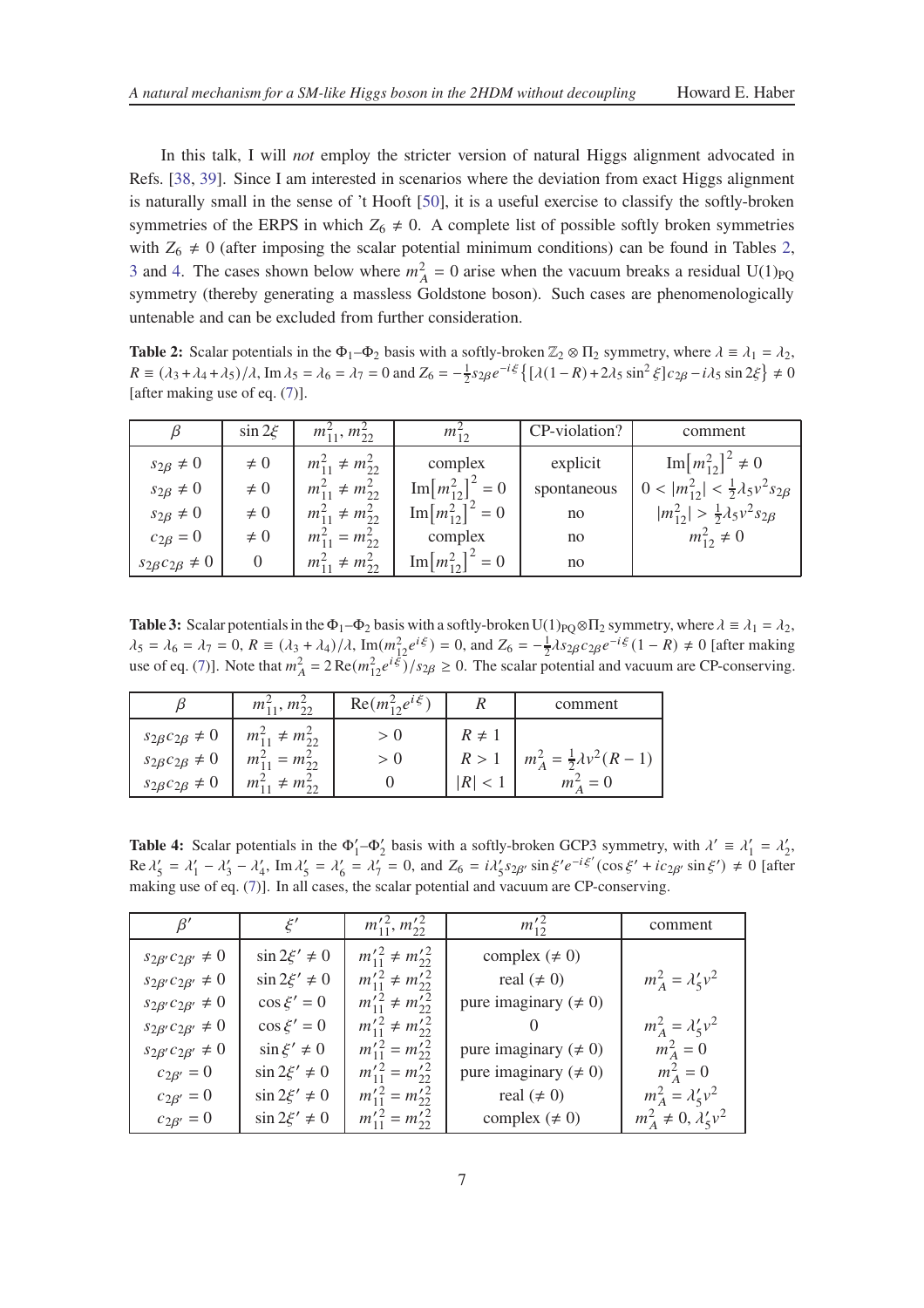In light of the results exhibited in the three tables above, we have successfully achieved natural approximate Higgs alignment in the bosonic sector of the 2HDM. Of course, for a truly successful model of natural approximate Higgs alignment, one must extend the symmetries of the ERPS to the Yukawa interactions. First, consider a model with one generation of quarks and leptons. One can quickly conclude that the Yukawa sector of a one generation model does not respect any of the symmetries of the ERPS. That is, the Yukawa interactions (which involve dimension-four interaction terms) constitute a hard breaking of the ERPS symmetries, which necessarily spoils the naturalness of approximate Higgs alignment as one cannot maintain small symmetry breaking squared-mass parameters without fine tuning.

In a model with three generations of quarks and leptons, one can extend the ERPS symmetries to the Yukawa sector by making use of the quark and lepton flavor degrees of freedom in defining the symmetry transformations of the fermion fields. A comprehensive attempt to construct Yukawa interactions that respect a GCP2 or GCP3 symmetry was presented in Ref. [\[51](#page-13-7)]. Unfortunately, none of the resulting models were phenomenologically viable, either due to the presence of a massless fermion or (in one case) due to insufficient CP violation, with a corresponding Jarlskog invariant [\[52,](#page-13-8) [53](#page-13-9)] that was nearly three orders of magnitude below the experimental data.

In Ref. [\[54\]](#page-13-10), a different strategy was employed. To extend the GCP2 and GCP3 symmetries to the Yukawa sector, vector-like top (and bottom) quark partners were added to the Standard Model. These symmetries are then broken softly by vector-like quark mass parameters, thereby providing a mechanism for generating the soft symmetry breaking,  $m_{11}^2 \neq m_{22}^2$  and  $m_{12}^2 \neq 0$ , exhibited in Tables [2,](#page-6-0) [3](#page-6-1) and [4.](#page-6-2) A simple model that illustrates this strategy is briefly treated in the next section.

## <span id="page-7-2"></span>**5.** A softly-broken  $U(1)_{PQ} \otimes \Pi_2$ -symmetric 2HDM with vector-like fermions

The 2HDM with a GCP3-symmetric scalar potential can be realized in another scalar field basis as a U(1)<sub>PO</sub>  $\otimes \Pi_2$  symmetry, where [cf. Table [1\]](#page-4-0)

$$
m_{11}^2 = m_{22}^2, \quad \lambda_1 = \lambda_2, \quad m_{12}^2 = \lambda_5 = \lambda_6 = \lambda_7 = 0. \tag{9}
$$

To extend this symmetry to the Yukawa sector, we introduce vector-like fermions U and  $\overline{U}$  [\[54](#page-13-10), [55](#page-13-11)]. Two-component SM fermions [\[56](#page-13-12)] are denoted by lower case letters (e.g. doublet fields  $q = (u, d)$ with hypercharge  $Y = 1/3$  and singlet fields  $\bar{u}$  with hypercharge  $Y_{\bar{u}} = -4/3$ ), and vector-like singlet two-component fermions are denoted by upper case letters. Note that  $Y_{\bar{u}} = Y_{\overline{U}} = -Y_U$ . Under the U(1)<sub>PQ</sub> and  $\Pi_2$  symmetries, the fields transform as shown in Table [5](#page-7-0) below.<sup>[3](#page-7-1)</sup>

<span id="page-7-0"></span>**Table 5:** Transformation of the scalar and fermion fields under the  $U(1) \otimes \Pi_2$  symmetry.

| symmetry    | $\Phi_1$             | Φ٠                  |                | u |                                                    |                      |
|-------------|----------------------|---------------------|----------------|---|----------------------------------------------------|----------------------|
| 112         | $\Phi_2$             |                     |                |   |                                                    |                      |
| $U(1)_{PQ}$ | $e^{-i\theta}\Phi_1$ | $e^{i\theta}\Phi_2$ | $\mathfrak{a}$ |   | $e^{-i\theta} \bar{u}$ $e^{-i\theta} \overline{U}$ | $e^{\pm i \theta} U$ |

<span id="page-7-1"></span><sup>&</sup>lt;sup>3</sup>The down-type quarks and leptons can also be included by introducing the corresponding vector-like fermion partners [\[54\]](#page-13-10), in which case the Type-I, II, X or Y Higgs-fermion Yukawa couplings [\[23,](#page-12-2) [57](#page-13-13), [58\]](#page-13-14) can be realized.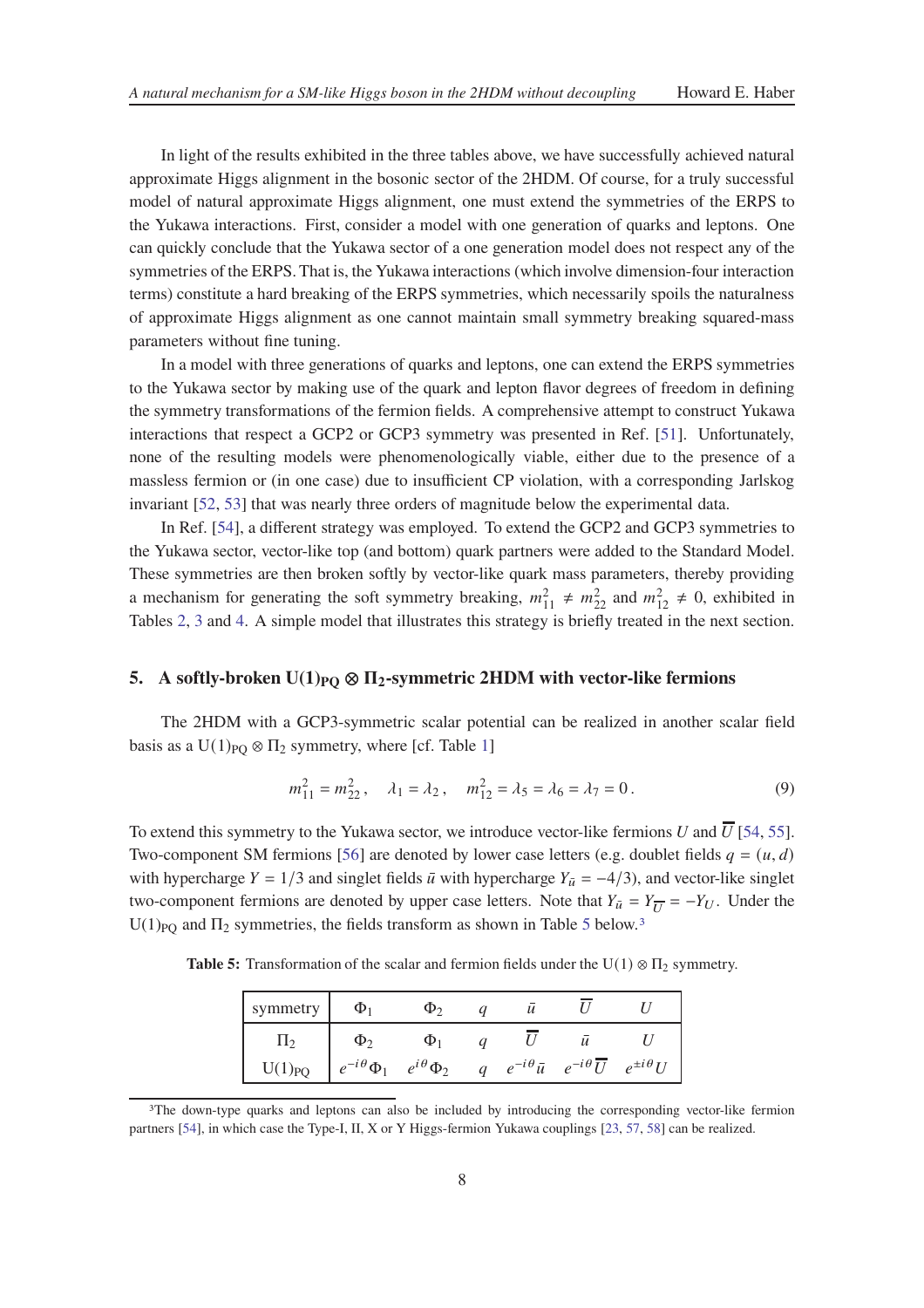<span id="page-8-1"></span>

**Figure 1:** One-loop contributions to  $\Delta m^2 \equiv m_{11}^2 - m_{22}^2$ .

The Yukawa couplings consistent with the U(1)<sub>PO</sub>  $\otimes \Pi_2$  symmetry and the SU(2)×U(1)<sub>Y</sub> gauge symmetry are

$$
\mathcal{L}_{\text{Yuk}} \supset y_t \left( q \Phi_2 \bar{u} + q \Phi_1 \overline{U} \right) + \text{h.c.}
$$
 (10)

However, this model is not phenomenologically viable due to the experimental limits on vectorlike fermion masses and the existence of a massless Goldstone scalar if the  $U(1)_{PQ}$  symmetry is spontaneously broken. These problems are easily avoided by introducing  $SU(2)\times U(1)_Y$  preserving mass terms,

<span id="page-8-0"></span>
$$
\mathcal{L}_{\text{mass}} \supset M_U \overline{U}U + M_u \bar{u}U + \text{h.c.} \tag{11}
$$

The U(1)<sub>PO</sub> symmetry is explicitly broken if  $M_U M_u \neq 0$ , whereas the  $\Pi_2$  discrete symmetry is explicitly broken if  $M_U \neq M_u$ . Note that the symmetry breaking is soft, so that corrections to the scalar potential squared-mass parameters are protected from quadratic sensitivity to the cutoff scale  $\Lambda$  of the theory.

The mass terms introduced in eq. [\(11\)](#page-8-0) are also responsible for mixing between the top quark and its vector-like top partners. It is convenient to introduce the following two parameters:

$$
M_T \equiv (M_U^2 + M_u^2)^{1/2}, \qquad \tan \gamma \equiv M_u / M_U. \tag{12}
$$

After electroweak symmetry breaking, the resulting fermion mass matrices can be diagonalized. Ultimately, the top sector mixing is governed by the parameters  $\gamma$ , tan  $\beta$ ,  $y_t$  and  $M_T$  [\[54](#page-13-10), [59\]](#page-13-15).

One can estimate the contributions to  $\Delta m^2 \equiv m_{22}^2 - m_{11}^2$  and  $m_{12}^2$  due to the presence of the U(1)<sub>PQ</sub>× $\Pi_2$  symmetry breaking mass terms given in eq. [\(11\)](#page-8-0). For example, corrections to  $\Delta m^2 = 0$ arise at one-loop from the diagrams exhibited in Fig. [1.](#page-8-1) An explicit computation yields [\[54\]](#page-13-10),

$$
\Delta m^2 \equiv m_{22}^2 - m_{11}^2 \sim \kappa (M_U^2 - M_u^2) - \frac{3y_t^2 (M_U^2 - M_u^2)}{4\pi^2} \ln(\Lambda/M_T) \,. \tag{13}
$$

The above result includes a finite threshold correction proportional to  $\kappa$ . Due to the soft nature of the U(1)<sub>PQ</sub>× $\Pi_2$  symmetry breaking, we see that  $\Delta m^2$  depends logarithmically on the cutoff scale  $\Lambda$ . Moreover, if  $M_U = M_u$ , then the  $\Pi_2$  symmetry is unbroken and the relation  $m_{11}^2 = m_{22}^2$  is protected. Likewise, a similar analysis of one-loop induced  $\Phi_1-\Phi_2$  mixing yields [\[54](#page-13-10)],

$$
m_{12}^2 \sim \kappa_{12} M_U M_u + \frac{3y_t^2 M_U M_u}{4\pi^2} \ln(\Lambda/M_T) \,, \tag{14}
$$

which includes a finite threshold correction proportional to  $\kappa_{12}$ . Once again,  $m_{12}^2$  depends logarithmically on the cutoff scale Λ. Moreover, if  $M_U M_u = 0$ , then the U(1)<sub>PQ</sub> symmetry is unbroken and the relation  $m_{12}^2 = 0$  is protected.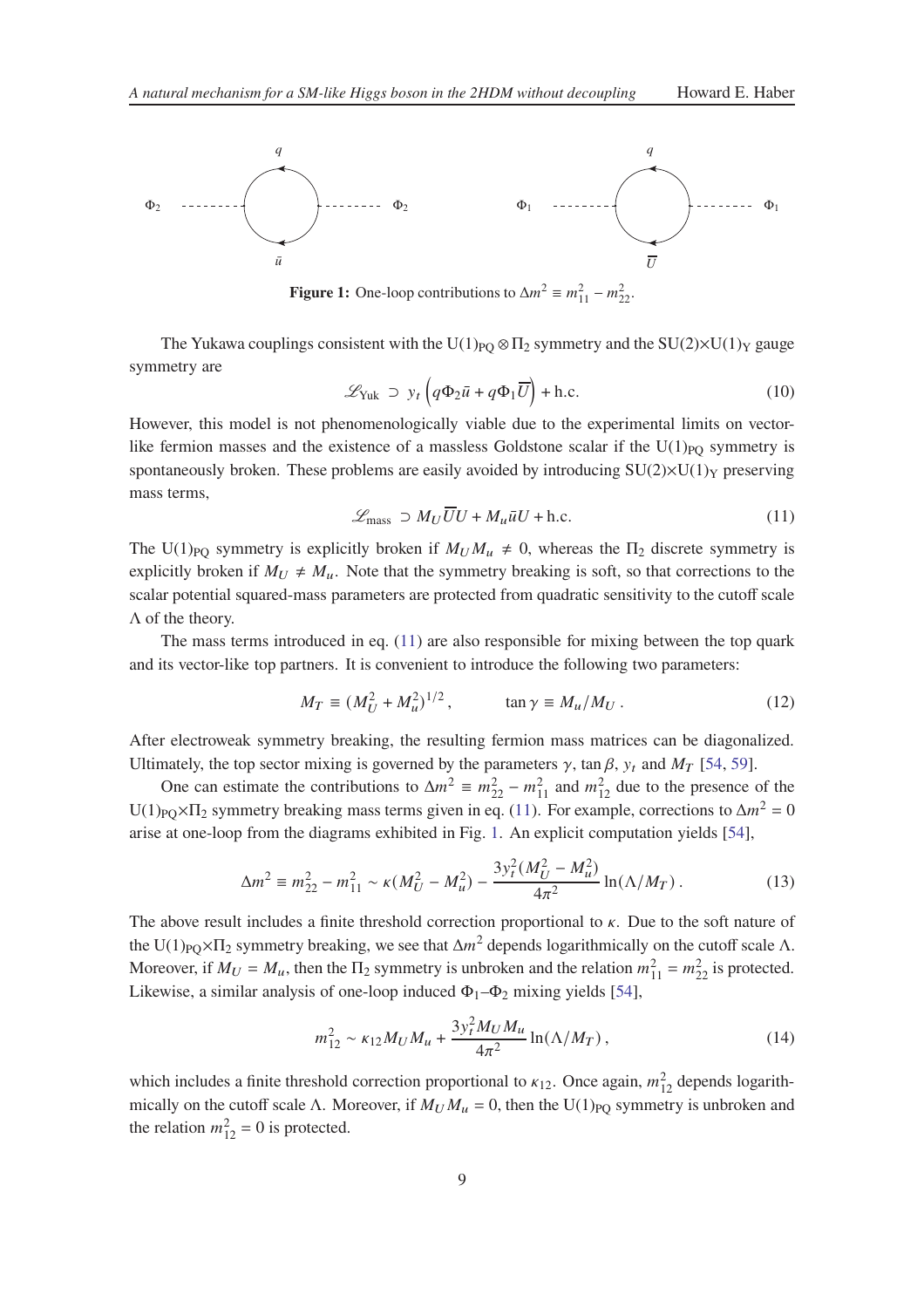<span id="page-9-0"></span>

**Figure 2:** Regions allowed by experimental bounds and tuning constraints for different values of  $R = (\lambda_3 + \lambda_4)/\lambda$ , with an  $m_{12}^2$  and  $\Delta m^2$  tuning of at most 5% [assuming that  $\ln(\Lambda/M_T) = 3$ ]. The two panels show three different R curves; the white regions of the parameter space are ruled out. The ruled out areas expand somewhat as  *decreases, with the* borders of the allowed shaded regions indicated by the corresponding contours. For  $R = -0.5$ , the area enclosed by the closed dashed blue contour in panel (a) is also ruled out. Type-I Yukawa couplings are employed and, two choices for  $\gamma$ are shown. The shrinking of the allowed parameter space as  $\gamma$  increases is due primarily to the behavior of the measure of fine-tuning of the parameter  $m_{12}^2$ . Taken from Ref. [\[54](#page-13-10)].

We proceed to scan over the parameter space to see whether regions of approximate Higgs alignment without decoupling survive [\[54](#page-13-10)]. In our numerical scans we chose  $ln(\Lambda/M_T) = 3$  and  $M_T = 1.5$  TeV, and two benchmark points,  $\gamma = 0.1$  and  $\gamma = 0.3$ , were examined subject to the following phenomenological constraints:

- Existence of a SM-like Higgs boson with mass  $m_h \approx 125$  GeV, consistent with LHC Higgs data [\[1](#page-11-0)[–4](#page-11-1)].
- Heavier Higgs bosons in the parameter regime of Higgs alignment without decoupling should have so far evaded LHC detection [\[60](#page-13-16)[–65](#page-14-0)].
- Constraints on the charged Higgs mass from flavor constraints in the Type-I 2HDM [\[66](#page-14-1)].
- Constraints on the vector-like top quark masses bounds and mixing parameters based on nonobservation of vector-like top quarks in LHC searches [\[67](#page-14-2)[–70\]](#page-14-3).

Finally, note that although there is only logarithmic sensitivity to the cutoff scale Λ, one cannot take it arbitrarily large without an excessively large fine-tuning of the parameters required to keep the corrections to  $\Delta m^2$  and  $m_{12}^2$  small (such that the Higgs alignment limit is approximately realized). For the same reason, one cannot take the vector-like top mass parameters too large. This provided motivation for our choice of cutoff scale of  $\Lambda \simeq 30$  TeV and  $M_T = 1.5$  TeV as noted above.

In Fig. [2,](#page-9-0) two results from the parameter scans of Ref. [\[54](#page-13-10)] are exhibited. These results show that regions of approximate Higgs alignment without decoupling remain phenomenologically viable. In particular, new scalars beyond the SM Higgs boson with masses below 500 GeV can be present with opportunities for future discovery at the LHC. Moreover, if the framework presented here is realized in nature, then vector-like top partners must exist with masses that are not much larger than a few TeV, which again presents opportunities for discovery in future runs at the LHC.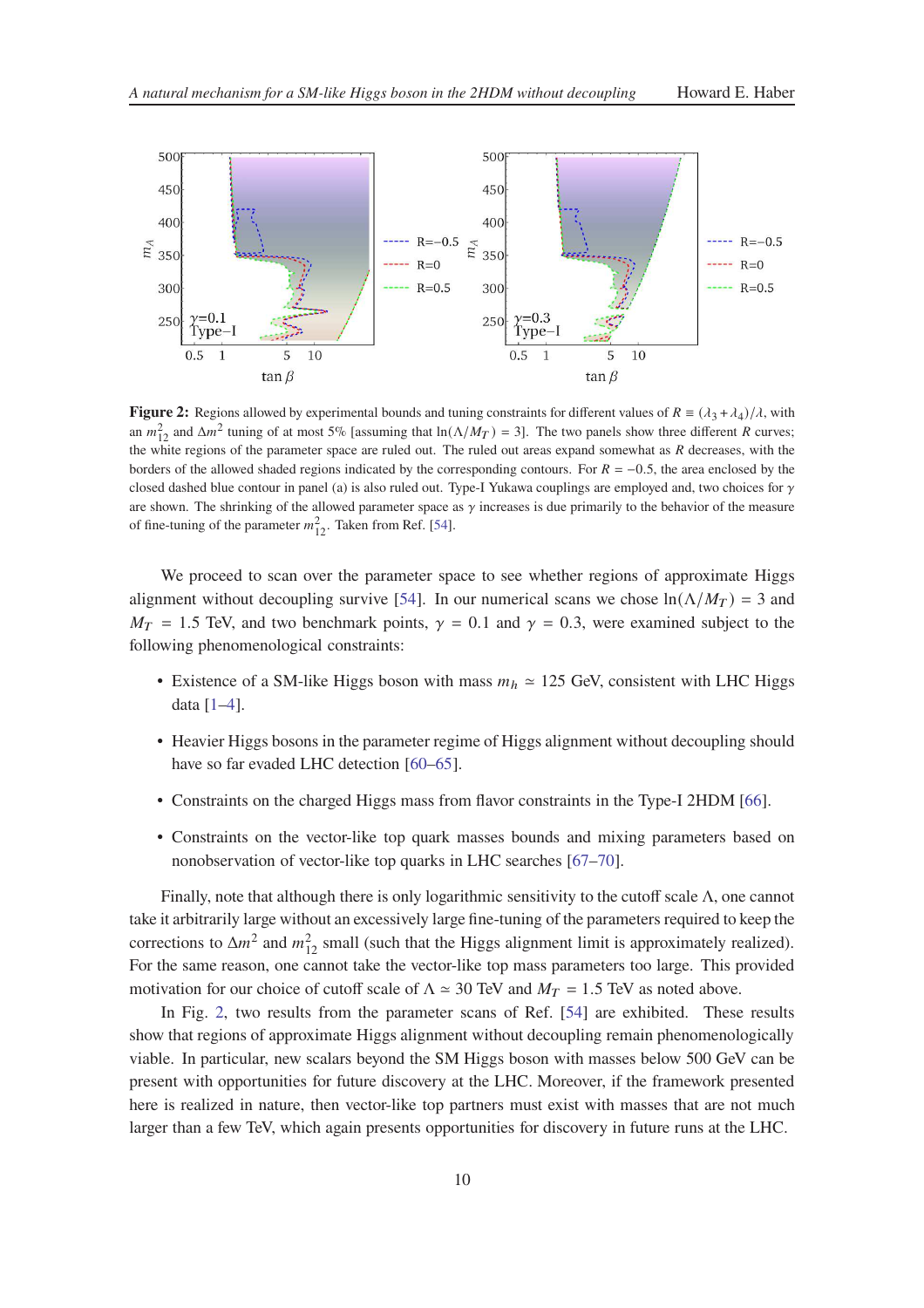## **6. Discussion and Conclusions**

In this talk, I have presented a framework for realizing an approximate Higgs alignment without decoupling. This framework relies on first finding a symmetry in which the Higgs alignment is exact and then breaking the symmetry softly to generate small deviations in the tree-level couplings of a SM-like Higgs boson from their Standard Model values. In Section [5,](#page-7-2) a low-energy effective theory (valid up to a cutoff scale of roughly 30 TeV) was exhibited in which soft-symmetry breaking terms in the Yukawa sector provide the source for the symmetry-breaking squared mass terms of the scalar potential, which are necessary for the generation of small deviations from SM-like Higgs behavior. It would be an interesting exercise to find an ultraviolet completion of the model, which could provide insight into the origin of the ERPS symmetries and their soft breakings.

In contrast to the approach taken in this talk, there is a different strategy for achieving approximate Higgs alignment naturally, which has been advocated in Refs. [\[38](#page-12-9)[–40](#page-12-11), [71](#page-14-4)[–74](#page-14-5)]. In this approach, one imposes the relevant symmetries of the scalar potential at a very high energy scale  $M_X$ (e.g., the Planck scale). However, in this approach one must accept the presence of hard symmetry breaking terms arising from the Yukawa sector. The effect of these hard symmetry breaking terms is to modify the parameters of the scalar potential at the electroweak scale due to the contributions of the Yukawa couplings to the renormalization group running. In this way, the size of the deviations from the exact Higgs alignment limit is controlled. (Custodial symmetries [\[75](#page-14-6), [76\]](#page-14-7), which are not respected by the gauge covariant scalar kinetic energy terms, can be similarly treated [\[77](#page-14-8), [78\]](#page-14-9).) This program provides a viable alternative for generating approximate Higgs alignment without decoupling. Of course, an ultraviolet completion of the model is still necessary to explain the origin of the symmetry constraints on the scalar potential parameters that were imposed at the scale  $M_X$ .

If an extended Higgs sector with additional scalars exists with masses not significantly larger than the scale of electroweak symmetry breaking, then one needs to understand why the observed Higgs boson h is SM-like. The inert doublet model (IDM) provides an example in which the treelevel properties of  $h$  are exactly those of the SM, with deviations entering only via very small loop corrections. If additional Higgs scalars are found and/or deviations of  $h$  from its anticipated SM behavior (which are too large to be compatible with the IDM) are confirmed in future experiments, then a symmetry-based explanation for why the Higgs boson is SM-like could be suggesting new physics in the Yukawa sector that involves vector-like partners to the quarks (and leptons).

Ultimately, one of the top priorities of future collider experimentation is to answer the question of whether the Higgs sector is minimal or non-minimal, and if the latter, whether the mass scale associated with the new scalars lies significantly beyond the scale of electroweak symmetry breaking. The answer to this question will have a profound effect on addressing the fundamental nature of the Higgs boson and the origin of the hierarchy of scales from the electroweak to the Planck scale.

## **Acknowledgments**

This presentation is based on various works in collaboration with Patrick Draper, Andreas Ekstedt, Pedro Ferreira, Joshua T. Ruderman, and João P. Silva. I am especially grateful for the many enlightening discussions that contributed to the material presented in this talk. H.E.H. is supported in part by the U.S. Department of Energy grant number DE-SC0010107.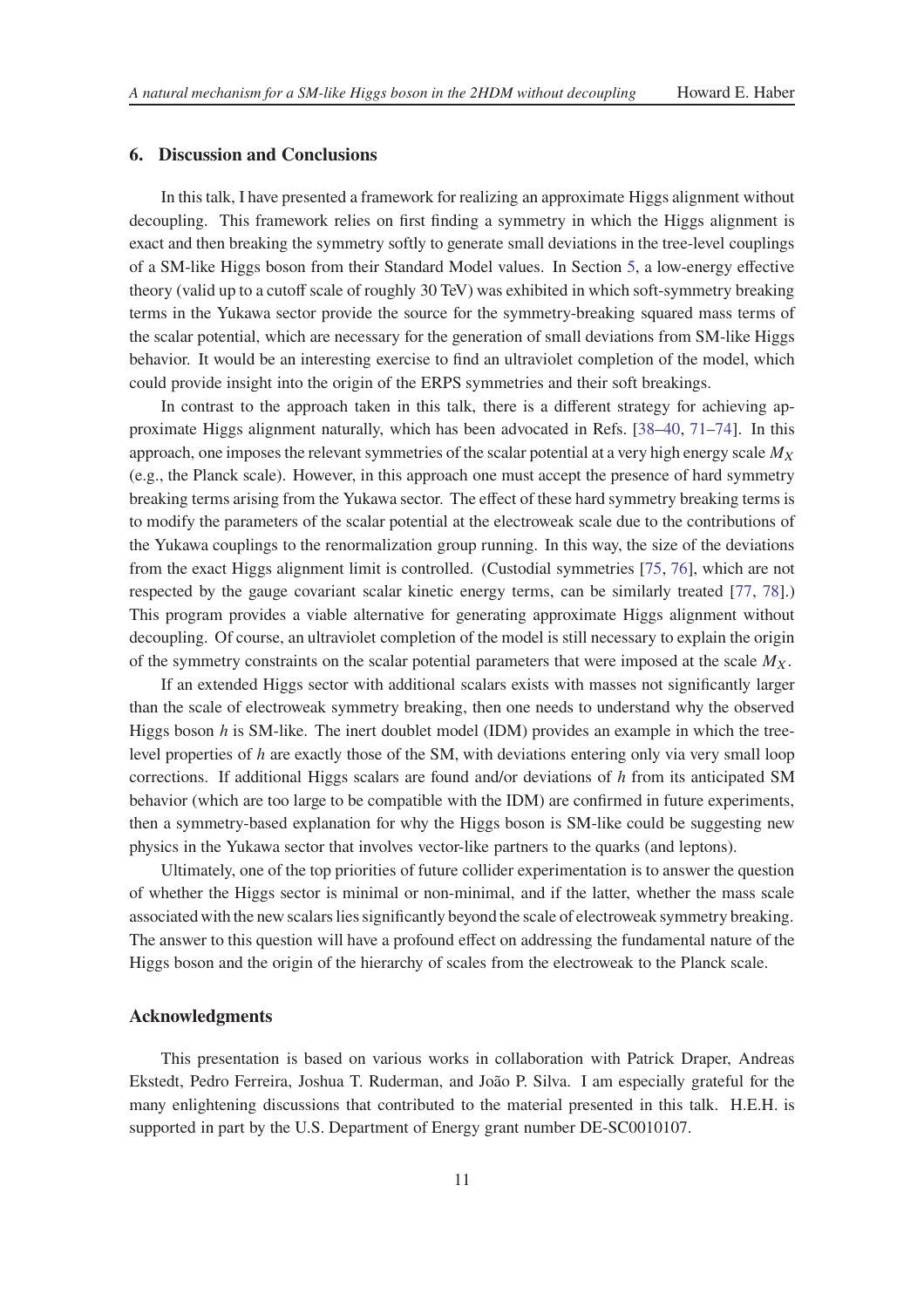## **References**

- <span id="page-11-0"></span>[1] A.M. Sirunyan et al. [CMS Collaboration], Eur. Phys. J. C **79**, 421 (2019) [arXiv:1809.10733 [hep-ex]].
- [2] G. Aad et al. [ATLAS Collaboration], Phys. Rev. D **101**, 012002 (2020) [arXiv:1909.02845 [hep-ex]].
- [3] The CMS Collaboration, CMS-PAS-HIG-19-005 (September, 2020).
- <span id="page-11-1"></span>[4] The ATLAS Collaboration, ATLAS-CONF-2021-053 (December, 2021).
- <span id="page-11-2"></span>[5] H.E. Haber and Y. Nir, Nucl. Phys. B **335**, 363 (1990).
- <span id="page-11-4"></span>[6] J.F. Gunion and H.E. Haber, Phys. Rev. D **67**, 075019 (2003) [arXiv:hep-ph/0207010].
- <span id="page-11-3"></span>[7] H.E. Haber and D. O'Neil, Phys. Rev. D **74**, 015018 (2006) [erratum: Phys. Rev. D **74**, 059905 (2006)] [arXiv:hep-ph/0602242].
- <span id="page-11-8"></span>[8] N. Craig, "Naturalness: A Snowmass White Paper," [arXiv:2205.05708 [hep-ph]].
- <span id="page-11-5"></span>[9] I.F. Ginzburg, M. Krawczyk and P. Osland, Nucl. Instrum. Meth. A **472**, 149 (2001) [arXiv:hepph/0101229].
- <span id="page-11-6"></span>[10] N. Craig, J. Galloway and S. Thomas, arXiv:1305.2424 [hep-ph].
- [11] D.M. Asner, T. Barklow, C. Calancha, K. Fujii, N. Graf, H.E. Haber, A. Ishikawa, S. Kanemura, S. Kawada and M. Kurata, et al., "ILC Higgs White Paper," arXiv:1310.0763 [hep-ph].
- [12] M. Carena, I. Low, N.R. Shah and C.E.M. Wagner, JHEP **1404** (2014) 015 [arXiv:1310.2248 [hep-ph]].
- [13] H.E. Haber, in Proceedings of the of the Toyama International Workshop on Higgs as a Probe of New Physics 2013 (HPNP2013), arXiv:1401.0152 [hep-ph].
- <span id="page-11-7"></span>[14] M. Carena, H.E. Haber, I. Low, N.R. Shah and C.E.M. Wagner, Phys. Rev. D **93**, 035013 (2016) [arXiv:1510.09137 [hep-ph]].
- <span id="page-11-9"></span>[15] H. Georgi and D.V. Nanopoulos, Phys. Lett. B **82**, 95 (1979).
- [16] L. Lavoura, Phys. Rev. D **50**, 7089 (1994) [arXiv:hep-ph/9405307].
- [17] L. Lavoura and J.P. Silva, Phys. Rev. D **50**, 4619 (1994) [arXiv:hep-ph/9404276].
- [18] F.J. Botella and J. P. Silva, Phys. Rev. D **51**, 3870 (1995) [arXiv:hep-ph/9411288].
- <span id="page-11-10"></span>[19] G.C. Branco, L. Lavoura and J.P. Silva, *CP Violation* (Oxford University Press, Oxford, UK, 1999).
- <span id="page-11-11"></span>[20] G.C. Branco, P.M. Ferreira, L. Lavoura, M.N. Rebelo, M. Sher and J.P. Silva, Phys. Rept. **516**, 1 (2012) [arXiv:1106.0034 [hep-ph]].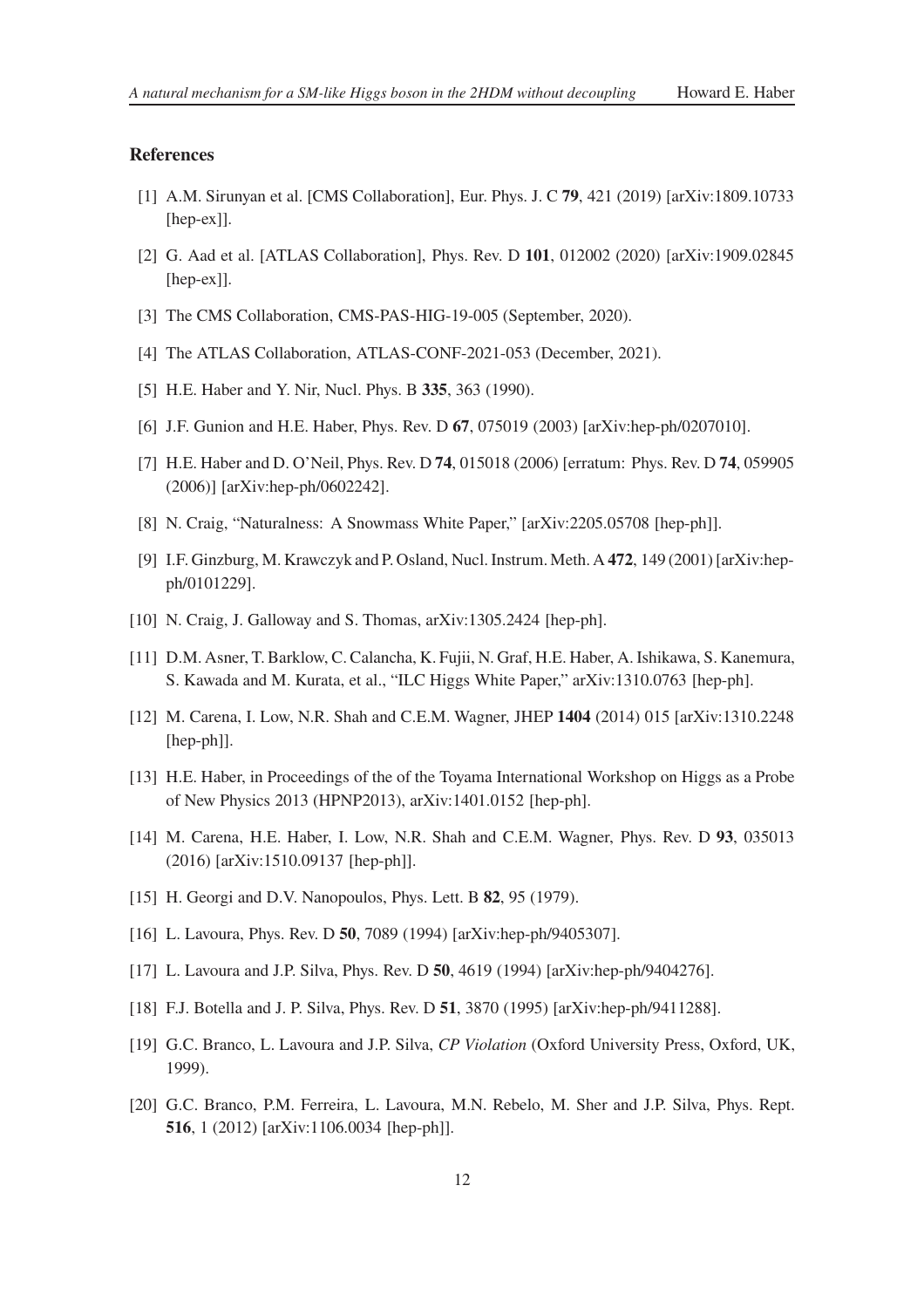- <span id="page-12-0"></span>[21] R. Boto, T.V. Fernandes, H.E. Haber, J.C. Romão and J.P. Silva, Phys. Rev. D **101**, 055023 (2020) [arXiv:2001.01430 [hep-ph]].
- <span id="page-12-1"></span>[22] S. Davidson and H.E. Haber, Phys. Rev. D **72**, 035004 (2005) [erratum: Phys. Rev. D **72**, 099902 (2005)] [arXiv:hep-ph/0504050].
- <span id="page-12-2"></span>[23] L.J. Hall and M.B. Wise, Nucl. Phys. B **187**, 397-408 (1981).
- <span id="page-12-3"></span>[24] R. Barbieri, L.J. Hall and V.S. Rychkov, Phys. Rev. D **74**, 015007 (2006) [arXiv:hepph/0603188].
- <span id="page-12-4"></span>[25] L. Lopez Honorez, E. Nezri, J.F. Oliver and M.H.G. Tytgat, JCAP **02**, 028 (2007) [arXiv:hepph/0612275].
- [26] M. Cirelli, N. Fornengo and A. Strumia, Nucl. Phys. B **753**, 178 (2006) [arXiv:hepph/0512090].
- [27] E. Ma, Phys. Rev. D **73**, 077301 (2006) [arXiv:hep-ph/0601225].
- [28] T. Hambye, F.S. Ling, L. Lopez Honorez and J. Rocher, JHEP **07**, 090 (2009) [erratum: JHEP **05**, 066 (2010)] [arXiv:0903.4010 [hep-ph]].
- [29] C. Arina, F.S. Ling and M.H.G. Tytgat, JCAP **10**, 018 (2009) [arXiv:0907.0430 [hep-ph]].
- <span id="page-12-5"></span>[30] A. Goudelis, B. Herrmann and O. Stål, JHEP **09** (2013) 106 [arXiv:1303.3010 [hep-ph]].
- <span id="page-12-6"></span>[31] J. Bernon, J.F. Gunion, H.E. Haber, Y. Jiang and S. Kraml, Phys. Rev. D **92**, 075004 (2015) [arXiv:1507.00933 [hep-ph]].
- [32] J. Bernon, J.F. Gunion, H.E. Haber, Y. Jiang and S. Kraml, Phys. Rev. D **93**, 035027 (2016) [arXiv:1511.03682 [hep-ph]].
- [33] W.S. Hou and M. Kikuchi, EPL **123**, 11001 (2018) [arXiv:1706.07694 [hep-ph]].
- [34] B. Grzadkowski, H.E. Haber, O.M. Ogreid and P. Osland, JHEP **12**, 056 (2018) [arXiv:1808.01472 [hep-ph]].
- [35] M. Aiko, S. Kanemura, M. Kikuchi, K. Mawatari, K. Sakurai and K. Yagyu, Nucl. Phys. B **966**, 115375 (2021) [arXiv:2010.15057 [hep-ph]].
- <span id="page-12-7"></span>[36] S. Kanemura, M. Takeuchi and K. Yagyu, arXiv:2112.13679 [hep-ph].
- <span id="page-12-8"></span>[37] H.E. Haber and J.P. Silva, Phys. Rev. D **103**, 115012 (2021) [arXiv:2102.07136 [hep-ph]].
- <span id="page-12-9"></span>[38] P.S. Bhupal Dev and A. Pilaftsis, JHEP **12** (2014) 024 [erratum: JHEP **11**, 147 (2015)] [arXiv:1408.3405 [hep-ph]].
- <span id="page-12-10"></span>[39] P.S. Bhupal Dev and A. Pilaftsis, J. Phys. Conf. Ser. **873**, 012008 (2017) [arXiv:1703.05730 [hep-ph]].
- <span id="page-12-11"></span>[40] A. Pilaftsis, Phys. Rev. D 93, 075012 (2016) [arXiv:1602.02017 [hep-ph]].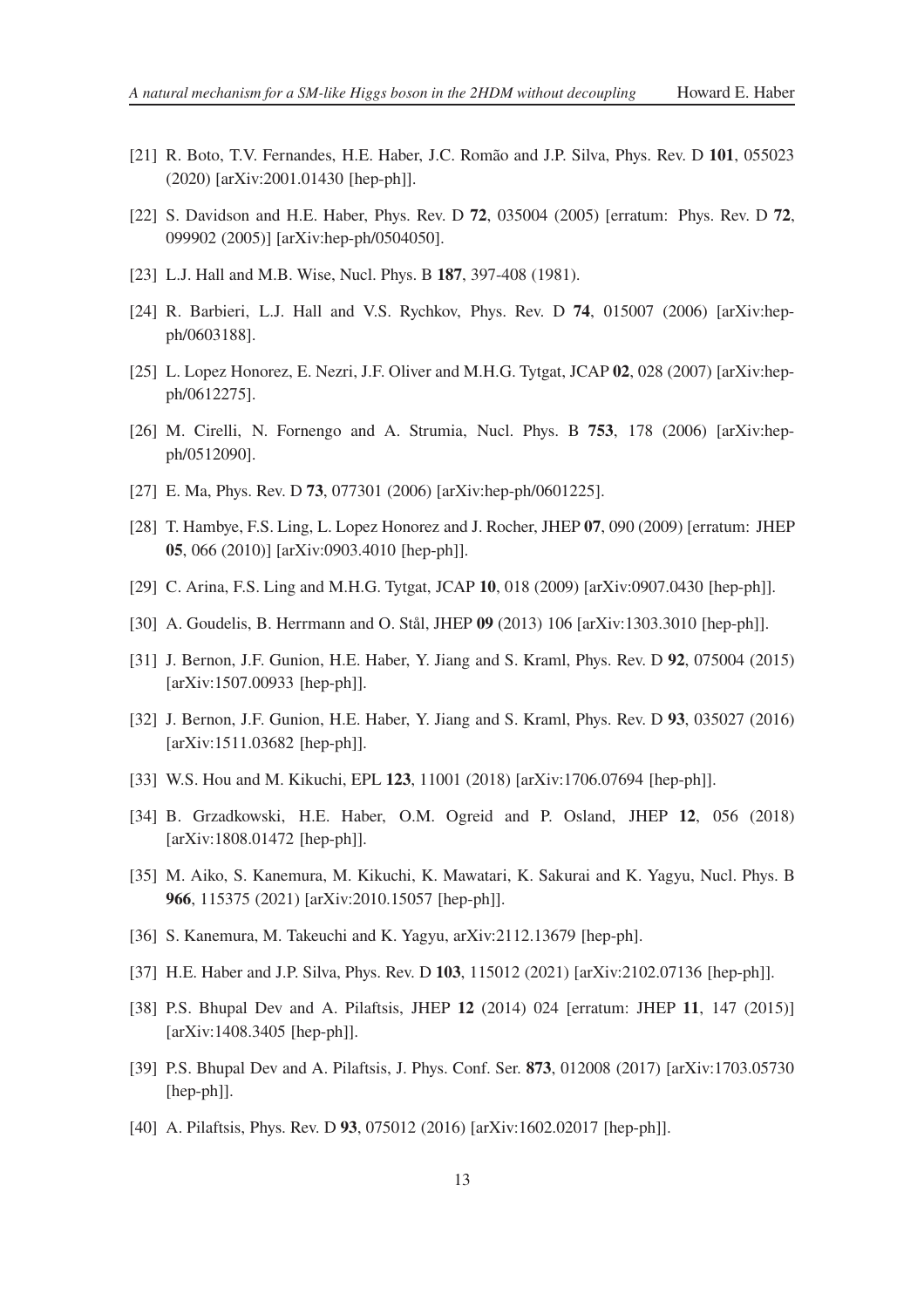- [41] K. Benakli, M.D. Goodsell and S.L. Williamson, Eur. Phys. J. C **78**, 658 (2018) [arXiv:1801.08849 [hep-ph]].
- [42] K. Benakli, Y. Chen and G. Lafforgue-Marmet, Eur. Phys. J. C **79**, 172 (2019) [arXiv:1811.08435 [hep-ph]].
- [43] K. Lane and W. Shepherd, Phys. Rev. D **99**, 055015 (2019) [arXiv:1808.07927 [hep-ph]].
- <span id="page-13-0"></span>[44] E. Eichten and K. Lane, Phys. Rev. D **103**, 115022 (2021) [arXiv:2102.07242 [hep-ph]].
- <span id="page-13-1"></span>[45] R.D. Peccei and H.R. Quinn, Phys. Rev. D **16**, 1791 (1977).
- <span id="page-13-2"></span>[46] I.P. Ivanov, Phys. Rev. D **77**, 015017 (2008) [arXiv:0710.3490 [hep-ph]].
- <span id="page-13-4"></span>[47] P.M. Ferreira, H.E. Haber and J.P. Silva, Phys. Rev. D **79**, 116004 (2009) [arXiv:0902.1537 [hep-ph]].
- <span id="page-13-5"></span>[48] P.M. Ferreira, H.E. Haber, M. Maniatis, O. Nachtmann and J.P. Silva, Int. J. Mod. Phys. A **26**, 769 (2011) [arXiv:1010.0935 [hep-ph]].
- <span id="page-13-3"></span>[49] R.A. Battye, G.D. Brawn and A. Pilaftsis, JHEP **08** (2011) 020 [arXiv:1106.3482 [hep-ph]].
- <span id="page-13-6"></span>[50] G. 't Hooft, in *Recent Developments in Gauge Theories*, NATO Advanced Study Institute series: Series B, Physics; volume 59, edited by G. 't Hooft et al. (Plenum Press, New York and London, 1980) pp. 135–157.
- <span id="page-13-7"></span>[51] P.M. Ferreira and J.P. Silva, Eur. Phys. J. C **69**, 45 (2010) [arXiv:1001.0574 [hep-ph]].
- <span id="page-13-8"></span>[52] C. Jarlskog, Phys. Rev. Lett. **55**, 1039 (1985).
- <span id="page-13-9"></span>[53] C. Jarlskog, Z. Phys. C **29**, 491 (1985).
- <span id="page-13-10"></span>[54] P. Draper, A. Ekstedt and H.E. Haber, JHEP **05**, 235 (2021) [arXiv:2011.13159 [hep-ph]].
- <span id="page-13-11"></span>[55] P. Draper, H.E. Haber and J.T. Ruderman, JHEP **06**, 124 (2016) [arXiv:1605.03237 [hep-ph]].
- <span id="page-13-12"></span>[56] H.K. Dreiner, H.E. Haber and S.P. Martin, Phys. Rept. **494**, 1 (2010) [arXiv:0812.1594 [hepph]].
- <span id="page-13-13"></span>[57] V.D. Barger, J.L. Hewett and R.J.N. Phillips, Phys. Rev. D **41**, 3421 (1990).
- <span id="page-13-14"></span>[58] M. Aoki, S. Kanemura, K. Tsumura and K. Yagyu, Phys. Rev. D **80**, 015017 (2009) [arXiv:0902.4665 [hep-ph]].
- <span id="page-13-15"></span>[59] A. Arhrib, R. Benbrik, S.J.D. King, B. Manaut, S. Moretti and C.S. Un, Phys. Rev. D **97**, 095015 (2018) [arXiv:1607.08517 [hep-ph]].
- <span id="page-13-16"></span>[60] G. Aad et al. [ATLAS Collaboration], Phys. Rev. Lett. **125**, 051801 (2020) [arXiv:2002.12223 [hep-ex]].